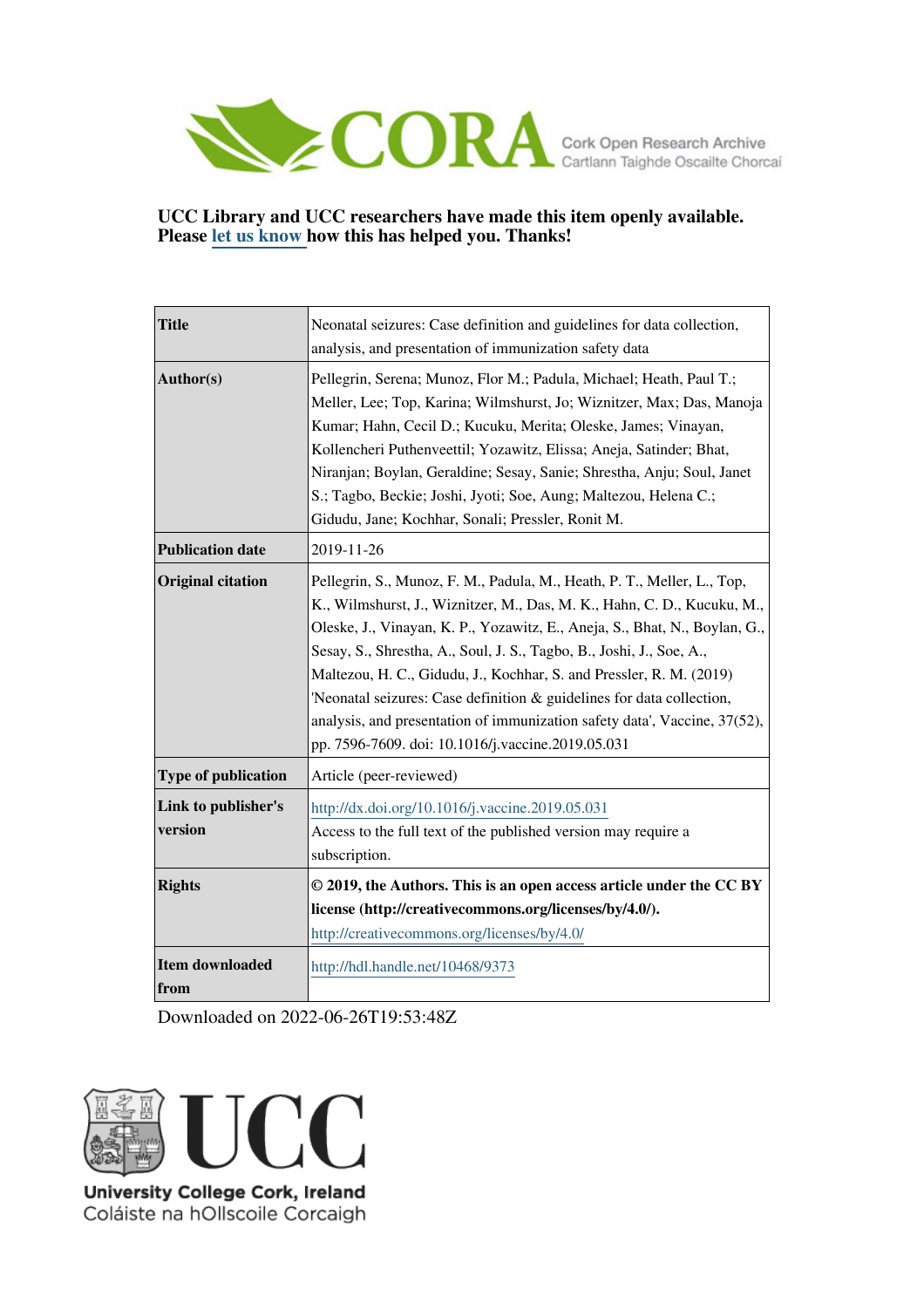# [Vaccine 37 \(2019\) 7596–7609](https://doi.org/10.1016/j.vaccine.2019.05.031)



# Vaccine



journal homepage: [www.elsevier.com/locate/vaccine](http://www.elsevier.com/locate/vaccine)

# Neonatal seizures: Case definition & guidelines for data collection, analysis, and presentation of immunization safety data



Serena Pellegrin <sup>a,b</sup>, Flor M. Munoz <sup>c</sup>, Michael Padula <sup>d</sup>, Paul T. Heath <sup>e</sup>, Lee Meller <sup>f</sup>, Karina Top <sup>g</sup>, Jo Wilmshurst <sup>h</sup>, Max Wiznitzer <sup>i</sup>, Manoja Kumar Das <sup>j</sup>, Cecil D. Hahn <sup>k</sup>, Merita Kucuku <sup>l</sup>, James Oleske <sup>m</sup>, Kollencheri Puthenveettil Vinayan <sup>n</sup>, Elissa Yozawitz <sup>o</sup>, Satinder Aneja <sup>p</sup>, Niranjan Bhat <sup>q</sup>, Geraldine Boylan <sup>r</sup>, Sanie Sesay <sup>s</sup>, Anju Shrestha t, Janet S. Soul <sup>u</sup>, Beckie Tagbo <sup>v</sup>, Jyoti Joshi <sup>w</sup>, Aung Soe <sup>x</sup>, Helena C. Maltezou <sup>y</sup>, Jane Gidudu<sup>z</sup>, Sonali Kochhar <sup>aa,ab,ac</sup>, Ronit M. Pressler <sup>a,ad,</sup>\*, for the Brighton Collaboration Neonatal Seizures Working Group<sup>1</sup>

- **b** Department of Child Neuropsychiatry, University of Verona, Verona, Italy
- <sup>c</sup> Baylor College of Medicine, Department of Pediatrics, Houston, TX, USA
- <sup>d</sup> The Children's Hospital of Philadelphia, PA, USA
- <sup>e</sup> Vaccine Institute, St Georges University of London, London, UK
- <sup>f</sup> Syneos Health, Safety & Pharmacovigilance, Raleigh, NC, USA
- <sup>g</sup> Department of Pediatrics, Dalhousie University, Halifax, NS, Canada
- h Department of Paediatric Neurology, Red Cross War Memorial Children's Hospital, Neuroscience Institute, University of Cape Town, South Africa
- <sup>i</sup> Rainbow Babies & Children's Hospital, Cleveland, OH, USA
- <sup>i</sup> The INCLEN Trust International, New Delhi, India
- k Division of Neurology, The Hospital for Sick Children and Department of Paediatrics, University of Toronto, Toronto, Canada
- l National Agency for Medicines and Medical Devices, Tirana, Albania
- <sup>m</sup> Department of Pediatrics, Rutgers New Jersey Medical School, Newark, NJ, USA
- n Division of Pediatric Neurology, Department of Neurology, Amrita Institute of Medical Sciences, Cochin, Kerala, India
- <sup>o</sup> Saul R. Korey Department of Neurology, Department of Pediatrics, Albert Einstein College of Medicine, Bronx, NY, USA
- P Department of Pediatrics, School of Medical Sciences & Research, Sharda University, Gr Noida, India
- <sup>q</sup> Center for Vaccine Innovation and Access PATH, Seattle, WA, USA
- r INFANT Research Centre, University College Cork, Ireland
- <sup>s</sup> Clinical Sciences, Sanofi Pasteur, Marcy L'Etoile, France
- <sup>t</sup> Sanofi Pasteur, Global Pharmacovigilance, PA, USA
- <sup>u</sup> Department of Neurology, Boston Children's Hospital, Harvard Medical School, Boston, MA, USA
- <sup>v</sup> Institute of Child Health, University of Nigeria Teaching Hospital, Nigeria
- <sup>w</sup> Center for Disease Dynamics, Economics & Policy, New Delhi, India
- <sup>x</sup> Medway NHS Foundation Trust, Kent, UK
- <sup>y</sup>Department for Interventions in Healthcare Facilities, Hellenic Center for Disease Control and Prevention, Athens, Greece
- <sup>z</sup> Centers for Disease Control and Prevention, Global Immunization Division, Atlanta, USA
- aa Global Healthcare Consulting, New Delhi, India
- ab Department of Public Health, Erasmus MC, University Medical Center, Rotterdam, the Netherlands
- ac Department of Global Health, University of Washington, Seattle, USA
- ad Great Ormond Street Hospital for Children NHS Foundation Trust, London, UK

<sup>a</sup> Clinical Neuroscience, UCL-Institute of Child Health, London, UK

Abbreviations: ACNS, American Clinical Neurophysiology Society; aEEG, amplitude-integrated EEG; BCG, bacille Calmette-Guérin; cEEG, conventional EEG; EEG, electroencephalography; GA, gestational age; HBW, high birth weight ( $\geq$ 4000 g); ILAE, International League Against Epilepsy; LBW, low birth weight ( $\geq$ 1500–2499 g); MRI, Magnetic Resonance Imaging; NBW, normal birth weight (≥2500-3999 g); NICU, neonatal intensive care unit; PMA, post menstrual age; Tdap, tetanus-diphtheria-acellular pertussis; Tp, tetanus-diphtheria-acellular pertussis; VLBW, very low birth weight (<1500 g); WHO, World Health Organization. ⇑ Corresponding author at: UCL-Institute of Child Health, UK.

E-mail address: [contact@brightoncollaboration.org](mailto:contact@brightoncollaboration.org) (R.M. Pressler).

<sup>&</sup>lt;sup>1</sup> Brighton Collaboration homepage: <http://www.brightoncollaboration.org>.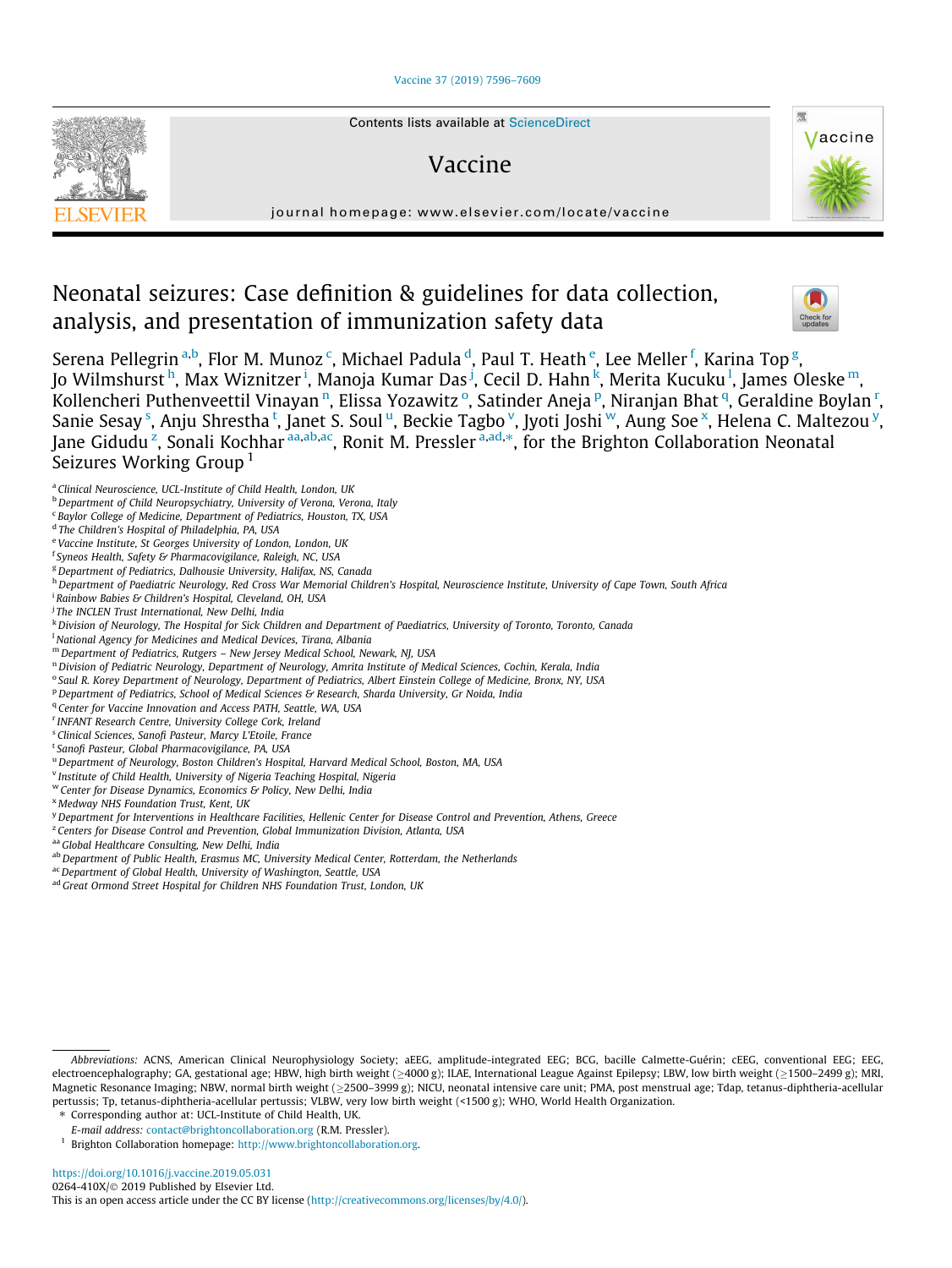# article info

Keywords: Neonatal seizures Adverse event Immunization Guidelines Case definition

> 2019 Published by Elsevier Ltd. This is an open access article under the CC BY license [\(http://creative](http://creativecommons.org/licenses/by/4.0/)[commons.org/licenses/by/4.0/](http://creativecommons.org/licenses/by/4.0/)).

# 1. Preamble

1.1. Need for developing case definitions and guidelines for data collection, analysis, and presentation for neonatal seizures as an adverse event following immunization

Seizures are the most common neurological emergency in newborns and can be associated with significant mortality and neurodevelopmental disability. Neonatal seizures are a major challenge for clinicians because of inconspicuous clinical presentation, variable electro-clinical correlation, and poor response to antiseizure drugs. It is well recognized that fever and infection can trigger seizures in young children and that this risk is enhanced in children with epilepsy. As immunization may cause a fever, vaccination can be a non-specific trigger for seizures in children [\[1\].](#page-12-0) On the other hand, children with epilepsy do not appear to be at increased risk of seizures following immunization [\[2\].](#page-12-0) It is unclear whether vaccination in newborns or maternal vaccination, is associated with a higher risk of neonatal seizures. However, as maternal immunization with established vaccines becomes more prevalent across multiple geographies, and new maternal vaccine candidates enter late-stage development, it is becoming increasingly important to create easily adopted standard definitions for adverse events potentially associated with these interventions. The Brighton Collaboration has previously published a case definition for seizures in children [\[3\]](#page-12-0) but not for seizures in neonates.

# 1.1.1. Epidemiology of neonatal seizures

The reported prevalence and incidence of neonatal seizures vary considerably due to differences in study methodology, especially in the identification of neonatal seizures, and geographic setting [\[4,5\].](#page-12-0) The majority of seizures in neonates present without clinical signs  $[6,7]$  and can be recognized only with cEEG (conventional electroencephalography) monitoring, which has not been used in all studies. Therefore, the exact incidence of electrographic, clinically silent neonatal seizures in term and preterm babies is not known ([Tables 1 and 2](#page-3-0)).

Incidence. The reported incidence of neonatal seizures worldwide varies from 1.0–4.4 per 1000 livebirths in high-income countries (USA) [\[8,9,16\]](#page-12-0), to 5 per 1000 live births in upper middleincome countries (Iran) [\[13\].](#page-12-0) Reports from low- and middleincome countries are limited, but one study from Kenya reported an incidence of 39.5 per 1000 live births [\[15\]](#page-12-0). Among the preterm population, incidences vary considerably according to different methods of diagnosis. Based only on clinical observation the incidence of seizure in preterms has been reported to be 3.9–57.5 per 1000 live births  $[8,10,17]$ , whereas studies using amplitudeintegrated electroencephalography (aEEG), reveal a seizure burden up to 48% [\[11,18,19\]](#page-12-0). However, it is well recognized that aEEG can be falsely positive particularly in preterm infants [\[20\].](#page-12-0) Studies

using cEEG in preterms indicate an incidence of 4–9% in highincome countries (75% of which are electrographic-only seizures) [\[21,22\]](#page-12-0).

# 1.1.2. Etiology of neonatal seizures

The etiology of neonatal seizures is heterogeneous, and sometimes unknown, although the majority are due to hypoxia-ischemia, stroke or infections in term infants. In preterm infants, intraventricular hemorrhage is the commonest cause of seizure [\[29,30\]](#page-13-0).

The heterogeneity in the etiologic profile of neonatal seizures across geographies and economic strata is due to two main factors: differences in obstetric/perinatal care and access to electrodiagnostic techniques leading to differing rates of detection and diagnosis ([Table 2](#page-3-0)).

# 1.1.3. Timing of onset

The onset of neonatal seizures depends on etiology and is most common within the first week of life, with 25–55% occurring in the first 24 h [\[15,24,31\].](#page-12-0) Onset is generally later in preterm compared to term infants [\[29\].](#page-13-0)

# 1.1.4. Risk factors

Maternal risk factors for neonatal seizures include maternal age >40 years, nulliparous, diabetes mellitus, chorioamnionitis, traumatic delivery, prolonged second stage of labor, fetal distress, placental abruption, cord prolapse, and uterine ruptur[e\[23\].](#page-12-0)

Neonatal risk factors for seizures include the etiologies for seizure listed in [Table 2.](#page-3-0)

# 1.1.5. Outcomes

While a normal neurological outcome after neonatal seizures is reported in 25–40% of infants [\[21,32\],](#page-12-0) 15–30% develop cerebral palsy [\[32–34\];](#page-13-0) 30–50% developmental delay [\[21,32\];](#page-12-0) and 20–35% epilepsy [\[32,33\]](#page-13-0). The prognosis of neonatal seizures depends on the underlying etiology. However, there is evidence that seizures are independently associated with worse outcome [\[35,36\].](#page-13-0) Risk factors identified for poor outcome following neonatal seizures include prematurity/low birth weight, severity of HIE, high-grade intraventricular hemorrhage, persistently abnormal EEG background activity, seizure burden (electrographic seizure burden of >13 min/h), presence of neonatal status epilepticus (but not recurrent seizures), central nervous system infection and cerebral dysgenesis [\[4,26,35,37,38\]](#page-12-0). Death is reported among 7–25% of neonates with seizures in low-, middle-, and high-income countries [\[15,25,32,36\],](#page-12-0) mostly due to the underlying etiology. Mortality is higher among preterm and low-birthweight neonates (30–33%) [\[22,39\].](#page-12-0)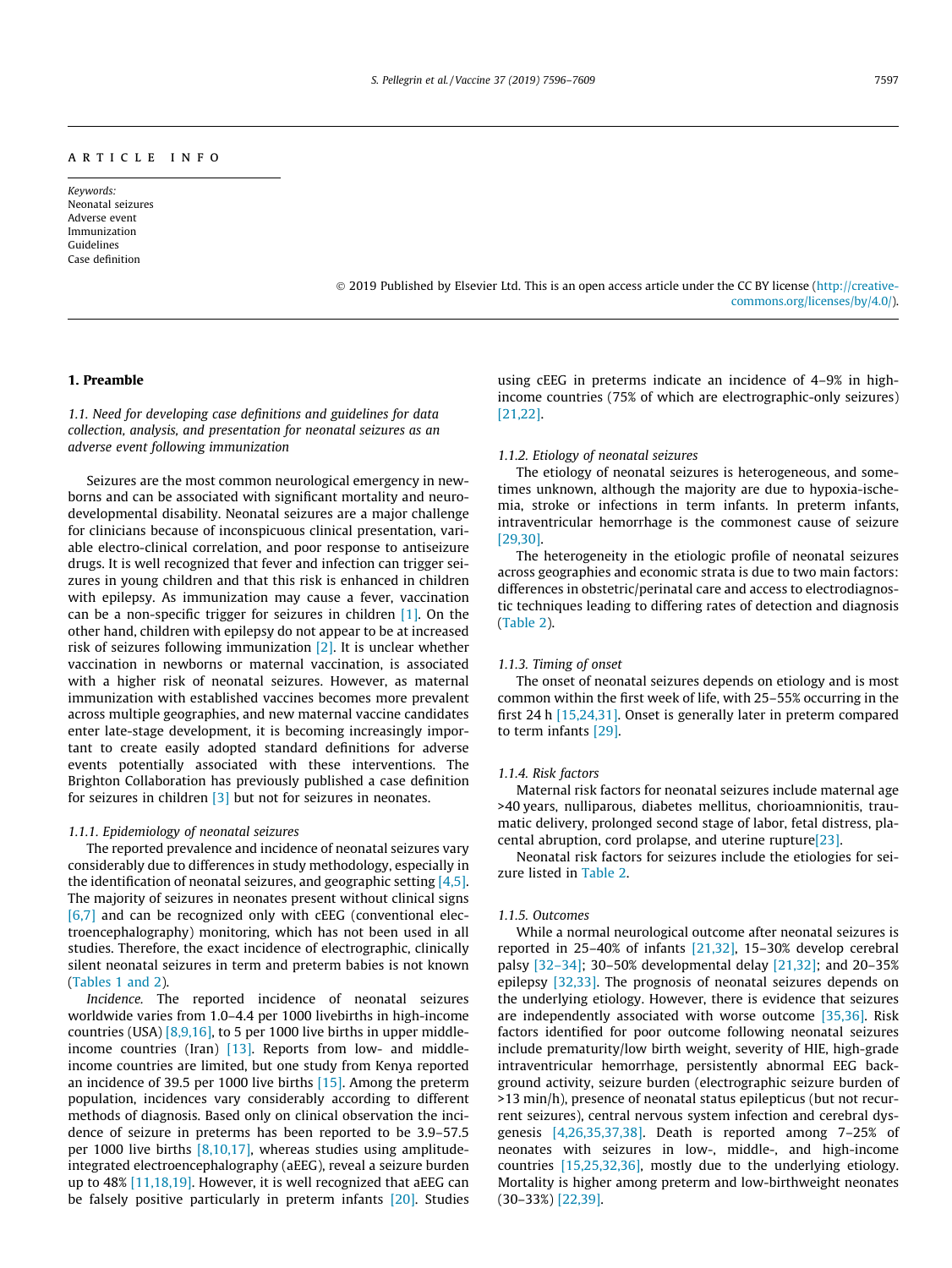<span id="page-3-0"></span>

| Table |
|-------|
|-------|

Incidence of neonatal seizures.

| Area       | Setting        | Population                            | Seizure detection            | Incidence                                                | Ref.   |
|------------|----------------|---------------------------------------|------------------------------|----------------------------------------------------------|--------|
| <b>USA</b> | NICU (1985-89) | Term and preterm $(n = 16,428)$       | Clinical/EEG (Record review) | Overall: 3.5/1000 live births                            | [8]    |
|            |                |                                       |                              | VLBW: 57.5/1000 live births                              |        |
|            |                |                                       |                              | LBW: 4.4/1000                                            |        |
|            |                |                                       |                              | NBW: 2.8/1000 live births                                |        |
|            |                |                                       |                              | HBW: 2.0/1000 live births                                |        |
| USA        | NICU (1992-94) | Term and preterm $(n = 116,048)$      | Clinical (Record review)     | Overall: 1.8/1000 live births                            | [9]    |
|            |                |                                       |                              | VLBW: 19/1000 live births                                |        |
| Canada     | NICU (1990-95) | Term and preterm                      | Clinical/cEEG                | Overall: 2.5/1000 live births                            | $[10]$ |
| UK         | NICU (2007-08) | Preterm $($ < 30 weeks $)$ $(n = 51)$ | aEEG                         | 22% (aEEG)                                               | [11]   |
|            |                |                                       |                              | 4% (clinically)                                          |        |
| India      | NICU (2011-13) | Term and preterm $(n = 10724)$        | Clinical                     | 1.6% clinical seizure in first 28 days                   | $[12]$ |
| Iran       | NICU (2007-09) | Term and preterm $(n = 699)$          | Clinical                     | 3.6% of NICU admission 5/1000 live births (extrapolated) | $[13]$ |
| Iran       | NICU (2008-11) | Term and preterm $(n = 1112)$         | Clinical                     | 9.1% of NICU admission                                   | $[14]$ |
| Kenya      | NICU (2003-07) | Term and preterm $(n = 1600)$         | Clinical                     | 9% of NICU admissions                                    | $[15]$ |
|            |                |                                       |                              | 39.5/1000 live births (extrapolated)                     |        |

xLegend: NICU (neonatal intensive care unit), VLBW (<1500 g), LBW (≥1500-2499 g), NBW (≥2500-3999 g), HBW (≥4000 g), cEEG (conventional EEG), aEEG (amplitudeintegrated EEG).

# Table 2

Etiology of neonatal seizures and reported relative frequency in high-, middle- and low- income countries.

| Etiology                        | High-income countries $[8,10,16,23-26]$ | Middle and Low- income countries [12,13,23,24,27-30] | Pooled [5,27,28] |
|---------------------------------|-----------------------------------------|------------------------------------------------------|------------------|
| Hypoxic-ischemic encephalopathy | 38-46%                                  | 8-77.9%                                              | 12.5-77%         |
| Intracranial hemorrhage         | 12%                                     | $6.9 - 26%$                                          | $7 - 17%$        |
| Cerebral infarction             | $7 - 18%$                               | 12.8%                                                | $6 - 17%$        |
| Cerebral malformations          | $2.9 - 10%$                             | $1.1 - 5.2%$                                         | $3 - 17%$        |
| Infections                      | $4 - 20%$                               | $8 - 60%$                                            | $0.7 - 24%$      |
| Metabolic                       |                                         |                                                      |                  |
| - Hypoglycemia                  | $4 - 9%$                                | $1 - 16.2%$                                          | $1 - 13%$        |
| - Electrolytes (Na, K, Ca, Mg)  | 6%                                      | $2.8 - 14.9%$                                        | $0.5 - 43%$      |
| - Inborn errors of metabolism   | 3%                                      | $1 - 2.1%$                                           | $3 - 4%$         |
| Hyperbilirubinemia/kernicterus  | N/A                                     | $4.6 - 12%$                                          | 1%               |
| Maternal drug withdrawal        | N/A                                     | 1.7%                                                 | 4%               |
| Genetic                         | $3 - 6%$                                | N/A                                                  | N/A              |
| Unknown                         | $9 - 14%$                               | 2.1%                                                 | 2%               |

# 1.1.6. Pathophysiology of neonatal seizures

Developmental age-specific mechanisms influence the generation and phenotype of seizures. While there are some limitations in the use of animal models to study neonatal seizures, conclusions can be reached with consideration of the species-specific maturation rates in the system of interest [\[40\]](#page-13-0).

The neonatal period is a time of intense brain development. While cortical lamination is fully developed in the term infant, neurite outgrowth and synaptogenesis are continuing and are in their elementary stages. Brain myelination is immature. These factors limit the rapid propagation of neonatal seizures and their clinical presentation (with generalized, from onset, tonic-clonic seizures rarely occurring) [\[41\].](#page-13-0)

In the neonatal brain, the balance between excitatory versus inhibitory synapses is tipped in favor of excitation to permit robust activity-dependent synaptic formation, plasticity, and remodeling. Glutamate is the major excitatory neurotransmitter in the CNS with the involvement of AMPA and NMDA receptors and more expression and function than in the adult brain. For example, while, in the adult brain,  $\gamma$ -amino-butyric acid (GABA) usually induces membrane hyperpolarization, early in the developing brain it induces membrane depolarization by causing Cl efflux rather than influx. The HCN channels, which are members of the  $K<sup>+</sup>$  channel super-family and important for maintenance of resting membrane potential and dendritic excitability, are also developmentally regulated. The immature brain has relatively low expression of the HCN1 isoform, which serves to reduce dendritic excitability in the adult brain [\[40\].](#page-13-0)

Genetic epilepsies with onset in the neonatal period reflect the structural and physiologic factors that can lead to neonatal seizures. These include ion channel function (e.g. KCNQ2), excitation-inhibition balance (e.g. pyridoxine-dependent epilepsy), brain development (e.g. ARX) and synaptic function (e.g. STXBP1) [\[42\].](#page-13-0) Some of the epilepsy syndromes with neonatal seizures have a favorable or ''benign" prognosis (self-limiting familial neonatal seizures), however there exist severe epileptic encephalopathies with a poor outcome (neonatal myoclonic encephalopathy and early infantile epileptic encephalopathy or Ohtahara syndrome).

#### 1.1.7. Diagnosis of neonatal seizures

The clinical diagnosis of neonatal seizures is challenging because many neonatal seizures either manifest with subtle clinical signs or remain entirely subclinical despite the presence of clear electrographic seizure activity on EEG.

Clinical manifestations of neonatal seizures may include focal motor movements or non-motor signs [\[79\],](#page-13-0) but manifestations are usually discreet and are often difficult to distinguish from other physiologic non-seizure movements such as eye deviation, automatisms, apnea and limb posturing  $[43]$ . Furthermore, numerous studies applying conventional EEG (cEEG) monitoring in neonatal cohorts have consistently demonstrated that the majority of neonatal seizures are subclinical  $[7,44]$ , especially in preterm infants [\[45\].](#page-13-0)

The diagnosis of neonatal seizures may be made by cEEG, amplitude-integrated EEG (aEEG) or by clinical signs alone. Gold-standard is capturing a seizure on cEEG (ictal EEG) because it provides the most direct and comprehensive assessment of neuronal activity. In comparison, aEEG is less accurate because it employs fewer electrodes over a smaller spatial area and the aEEG display is filtered and time-compressed making it harder to identify brief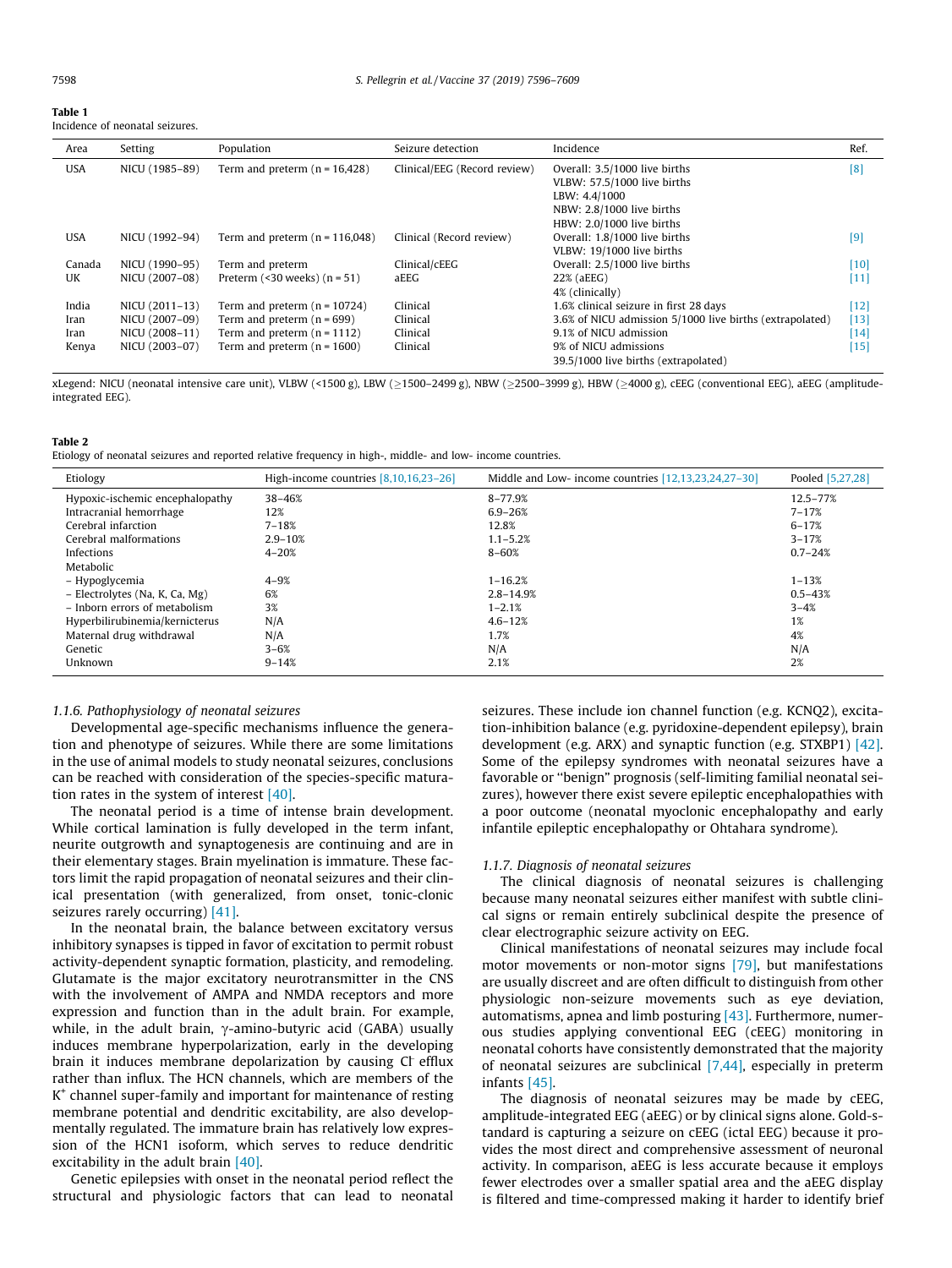<span id="page-4-0"></span>seizures. When aEEG is used together with a real-time EEG channel, the median sensitivity for seizure identification is 76% (range: 71–85%), and the median specificity is 85% (range: 39–96%). When aEEG was used without a real-time EEG channel, the median sensitivity is 39% (range: 25–80), and specificity is 95% (range 50– 100) [\[46\].](#page-13-0) On the other hand, when the goal is identifying only the presence or absence of seizures in a neonate rather than individual seizures, the median sensitivity of aEEG with a real-time EEG channel rises to 85% (range: 70–90%).

Among neonates who present with clinically apparent seizures, antiseizure drugs commonly suppress clinical activity, but ongoing electrographic seizures persist, a phenomenon termed uncoupling [\[47–50\]](#page-13-0). Because of this uncoupling, which can also occur spontaneously, aEEG or cEEG monitoring is even more essential for the accurate assessment of response to therapy and seizure burden [\[51\].](#page-13-0) Practitioners should be aware of the limitations of the clinical assessment in over and under-diagnosing seizures, and aEEG or cEEG confirmation of clinically-diagnosed seizures should be sought whenever possible.

# 1.1.8. Differential diagnosis

Early recognition and accurate diagnosis of seizures in the neonatal period is essential for optimal management. However, the clinical diagnosis of seizures in neonates is also challenging because infants may present with abnormal movements that are non-epileptic but are mistaken for seizures leading to inappropriate treatment and unwarranted prognostic concern [\[52\].](#page-13-0) While the most common non-epileptic movements are generally benign and associated with a good prognosis, some may be associated with pathologic conditions. The video-EEG recording of the event can be very helpful to differentiate seizure from non-epileptic events. Seizures can coexist with non-epileptic manifestation in some patients. Table 3 summarizes the characteristics of the most common non-epileptic manifestation in newborns.

# 1.1.9. Neonatal seizures following maternal or neonatal vaccination

Maternal vaccination. A literature search conducted by the authors did not identify any reports of seizures among newborns born to women who received tetanus-diphtheria-acellular pertussis (Tdap), tetanus toxoid, tetanus-diphtheria (Td), seasonal or pandemic influenza vaccines, or in randomized controlled trials of investigational Group B Streptococcus or respiratory syncytial virus

#### Table 3

Differential diagnosis of neonatal seizures.

vaccines. A retrospective cohort study of pertussis among infants <63 days of age reported no seizures among 34 infants (median age 45 days) whose mothers received Tdap during pregnancy, while 14/336 (4%) infants of unvaccinated mothers developed seizures with pertussis infection (relative risk 0.96; 95% CI 0.94–0.98) [\[63\]](#page-13-0). There is currently no evidence of an association between vaccination during pregnancy and neonatal seizures.

Neonatal vaccination. In a study of claims in the United States National Vaccine Injury Compensation Program of seizures and/ or encephalopathy allegedly caused by an immunization among children younger than two years during 1995–2005, a total of 90 claims (60%) concerned babies between 0 and 6 months of age but the number of neonates was not reported  $[64]$ . In 12 cases (7.2%) the final diagnostic impression by a pediatric neurologist was ''infantile seizures". This article provides no certainty about a causal effect because it is a summary of individual cases in a litigation setting. Another study found no increase in seizures or other neurologic events among healthy, full-term neonates who received hepatitis B vaccination versus controls [\[65\]](#page-13-0). In addition, there were no reports of neonatal seizures after polio or bacille Calmette-Guérin (BCG) vaccination, the vaccinations most commonly used in the neonatal period [\[66\].](#page-13-0)

# 1.1.10. Existing definitions for neonatal seizures

Several definitions of neonatal seizures exist ([Table 4\)](#page-5-0). Neonatal seizures are traditionally defined as paroxysmal alterations in neurologic function (including motor, behavior and/or autonomic function) occurring in the first 28 days after birth of a term neonate or before 44 weeks of gestational age in a preterm infant [\[67\].](#page-13-0) It should be noted that this purely clinical definition of neonatal seizures is entirely arbitrary, resulting in both over and underestimation of the number of seizures in the newborn [\[7\]](#page-12-0). Several studies have shown the existence of considerable inter-observer variability among physicians and allied health professionals in the clinical diagnosis of seizures in the NICU  $[68]$ . According to the International League Against Epilepsy (ILAE), an epileptic seizure is defined as an electro-clinical phenomenon characterized by the transient occurrence of signs and symptoms due to an abnormal, excessive or synchronous neuronal activity in the brain [\[69\].](#page-13-0) Therefore, the identification of ictal discharges on the EEG (electrographic seizure) should be considered the gold standard for the accurate diagnosis of neonatal seizures (see [Section 1.1.7](#page-3-0)). A recent

| Syndrome                               | Etiology                                              | Description of events                                                                                         | Prognosis/outcome                                                 | Ref.       |
|----------------------------------------|-------------------------------------------------------|---------------------------------------------------------------------------------------------------------------|-------------------------------------------------------------------|------------|
| Jitteriness/tremor                     | Physiological, or secondary<br>(HIE, metabolic, etc.) | Tremors (rhythmical oscillatory movements), stimulus<br>sensitive, diminish with passive flexion of extremity | Dependent on cause                                                | [53, 54]   |
| Benign neonatal<br>sleep myoclonus     |                                                       | Sudden involuntary jerking with a higher amplitude than<br>tremor, that occur solely during sleep             | Excellent                                                         | [55, 56]   |
| Startle disease<br>(hyperekplexia)     | Genetic, autosomal<br>dominant                        | Exaggerated startle response may present with apnea and<br>severe spasms                                      | Stiffness resolves by three years,<br>exaggerated startle remains | [52, 54]   |
| Paroxysmal<br>extreme pain<br>disorder | Genetic, autosomal<br>dominant                        | May present with flushing, tonic spasms, bradycardia, and<br>syncope                                          | Paroxysmal episodes of deep<br>burning pain                       | $[52]$     |
| Acute bilirubin<br>encephalopathy      | Unconjugated<br>hyperbilirubinemia                    | May present with acute neurologic signs such as hypertonia,<br>oculogyric movements and dystonic posturing    | Depending on levels                                               | $[54, 57]$ |
| Neonatal tetanus                       | Exposure to spores of<br>Clostridium tetani           | Muscle spasms and severe rigidity may present with poor<br>feeding due to trismus                             | Mostly fatal                                                      | $[58]$     |
| Autonomic<br>paroxysms                 |                                                       | Episodes of apnea, pallor, flushing, and cyclic periods of<br>tachycardia or hypertension                     |                                                                   | [54,59]    |
| Sandifer syndrome                      | Gastroesophageal reflux                               | Episodic dystonic posturing with torticollis and severe<br>hyperextension (opisthotonos)                      | Usually good                                                      | [60, 61]   |
| Tonic posturing                        | Severe hypoxic brain injury                           | Generalized tonic posturing                                                                                   | Poor                                                              | [28, 62]   |
| Other non-epileptic<br>myoclonus       |                                                       | Benzodiazepine exposure in preterm infant, infants of opiate<br>dependent mothers                             | Related to underlying cause                                       | $[54, 55]$ |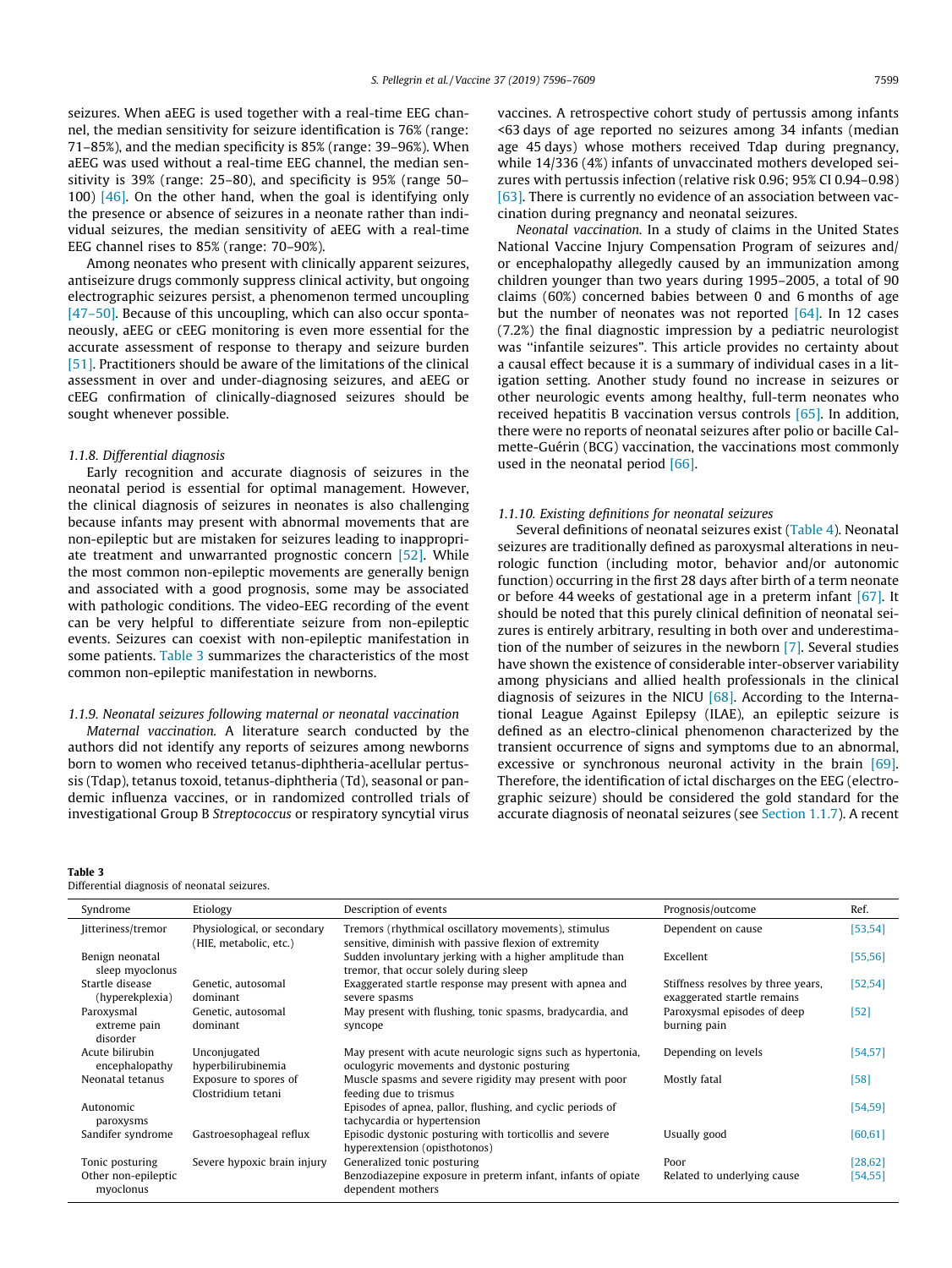#### <span id="page-5-0"></span>Table 4

Existing definitions of neonatal seizures.

| References [#]                                                 | Definition of Neonatal seizure                                                                                                                                                                                                                                                                                                                                                                                                                                                                                                                                                                                                                                                                                                                                                  |
|----------------------------------------------------------------|---------------------------------------------------------------------------------------------------------------------------------------------------------------------------------------------------------------------------------------------------------------------------------------------------------------------------------------------------------------------------------------------------------------------------------------------------------------------------------------------------------------------------------------------------------------------------------------------------------------------------------------------------------------------------------------------------------------------------------------------------------------------------------|
| Clancy et al., 1987 [70]                                       | An <b>electrographic seizure</b> is defined as a clear ictal event characterized by the appearance of sudden, repetitive, evolving stereotyped<br>waveforms with a definite beginning, middle, and end; lasting an (arbitrary) minimum ictal duration of 10 s                                                                                                                                                                                                                                                                                                                                                                                                                                                                                                                   |
| Volpe, 1989 [71]                                               | A seizure is defined <b>clinically</b> as a paroxysmal alteration in neurologic function, i.e., behavioral, motor, and/or autonomic function. Such a<br>definition includes clinical phenomena that are associated temporally with (surface-recorded) EEG seizure activity and therefore are<br>clearly epileptic, i.e., related to hypersynchronous electrical discharges that may spare and activate other brain structures. The definition<br>also includes paroxysmal clinical phenomena that often are not associated temporally with EEG seizure activity; whether any of these<br>clinical phenomena may also be epileptic (e.g. related to hypersynchronous electrical discharges from subcortical structures and not<br>detected by surface EEG) is not entirely clear |
| ILAE, Fisher et al., 2005<br>[69]                              | An <b>epileptic seizure</b> is a transient occurrence of signs and/or symptoms due to abnormal excessive or synchronous neuronal activity in the<br>brain                                                                                                                                                                                                                                                                                                                                                                                                                                                                                                                                                                                                                       |
| Andre et al., 2010 [72]<br>ACNS, Tsuchida et al.,<br>2013 [73] | <b>Critical or ictal discharges</b> are abrupt and transient changes in background activity; their duration ranges from 10 s to several minutes<br>An <b>electrographic seizure</b> is a sudden, abnormal EEG event defined by a repetitive and evolving pattern with a minimum 2 mV pp voltage<br>and duration of at least 10 s. A seizure is always an abnormal pattern and should not be confused with transient background changes, such<br>as those associated with drowsiness or arousal from sleep. "Evolving" is defined as an unequivocal evolution in frequency, voltage,<br>morphology, or location                                                                                                                                                                  |

Legend: ILAE (International League Against Epilepsy); ACNS (American Clinical Neurophysiology Society). Not specifically for neonatal seizure

World Health Organization's (WHO) guideline on neonatal seizures also recommended the use of EEG for the confirmation of suspected neonatal seizures at all levels of care [\[27\]](#page-12-0).

# 1.1.11. Classification of neonatal seizures

Neonatal seizures are focal, often subclinical [\[6\]](#page-12-0) or have discreet clinical manifestations that are difficult to differentiate from movements of severely ill newborns [\[71,74\].](#page-13-0) Historically, seizure semiology in the neonatal period was considered to differ to those of other ages and therefore specific classification systems for neonates were developed. Some classification systems are based on direct observation only [\[71,75–77\],](#page-13-0) whereas others are based on clinical observation and video EEG [\[74\]](#page-13-0) (Table 5). However, there is no universally accepted classification in the neonatal period and therefore no common language to describe neonatal seizures. The 2017 ILAE Position Papers on Classification [\[77,78\]](#page-13-0) are important updates on the terminology and etiology of seizures but specifically do not include neonatal seizures. A Neonatal Seizure Task Force of the ILAE has proposed a new framework that uses EEG and clinical seizure semiology to classify seizures in the neonatal period according to the predominant seizure type (electrographic only, motor, or non-motor) [\[79\].](#page-13-0) Motor seizures may be automatisms, clonic, epileptic spasms, myoclonic, sequential or tonic and non-motor seizures may be autonomic or behavior arrest seizures.

# 1.1.12. Need for a harmonized definition of neonatal seizures in the neonate

There is no uniformly accepted definition of neonatal seizures. This provides the opportunity to offer a definition that is practical and useful in the context of neonatal seizures following maternal and neonatal immunization, as data comparability across trials or surveillance systems will facilitate data interpretation and the assessment of vaccine safety, as well as promote the scientific understanding of neonatal seizures.

1.2. Methods for the development of the case definition and guidelines for data collection, analysis, and presentation for neonatal seizures as an adverse events following immunization

Following the process described in the overview papers [\[81,82\]](#page-13-0) as well as on the Brighton Collaboration Website [http://www.](http://www.brightoncollaboration.org/internet/en/index/process.html) [brightoncollaboration.org/internet/en/index/process.html,](http://www.brightoncollaboration.org/internet/en/index/process.html) the Brighton Collaboration Neonatal Seizures Working Group was formed in 2018 and included members with clinical, academic, public health, industry backgrounds.

To guide the decision-making for the case definition and guidelines, we conducted a literature search using Medline, Embase and the Cochrane Central Register for English language articles reporting on seizures among neonates born to women vaccinated during pregnancy. In addition, we searched for clinical trials, passive and active surveillance reports, cohort and case-control studies of specific vaccines evaluated in pregnancy to capture additional reports of neonatal seizures and confirm the findings of our primary literature review. Only English language articles and articles referring to humans were selected for review. The primary search identified 82 articles excluding duplications of which 80 were excluded based on review of the title of abstract. The remaining two articles were excluded after review of the full text as they did not provide information regarding neonatal seizures and vaccines. A search for adverse events after maternal Tdap vaccination identified one relevant article that mentioned neonatal seizures.

We extended the search to include reports of neonates with seizure after immunization at birth, following the same methods described above. A total of 194 articles excluding duplications were identified. Based on abstract content we selected 12 articles for complete reading. Articles were excluded mainly because they

#### Table 5

Classifications used for neonatal seizures.

| Reference [#]                               | Target group (age) | EEG diagnostic criteria | Electrographic seizures | Use of ILAE terminology |
|---------------------------------------------|--------------------|-------------------------|-------------------------|-------------------------|
| Volpe, 1973, 1989 [71,80]                   | Neonates           | No                      | No                      | No                      |
| Mizrahi & Kellaway, 1987 [74]               | Neonates           | Yes                     | Yes                     | Partially               |
| ILAE, 1981 [76]                             | >1 month           | No                      | No                      | Yes                     |
| ILAE, Fisher et al., 2017 <sup>°</sup> [77] | >1 month           | No                      | No                      | Yes                     |
| ILAE, Pressler et al. [79]                  | Neonates           | Yes                     | Yes                     | Yes                     |

Legend: ILAE (International League Against Epilepsy).

Not specifically for neonatal seizure.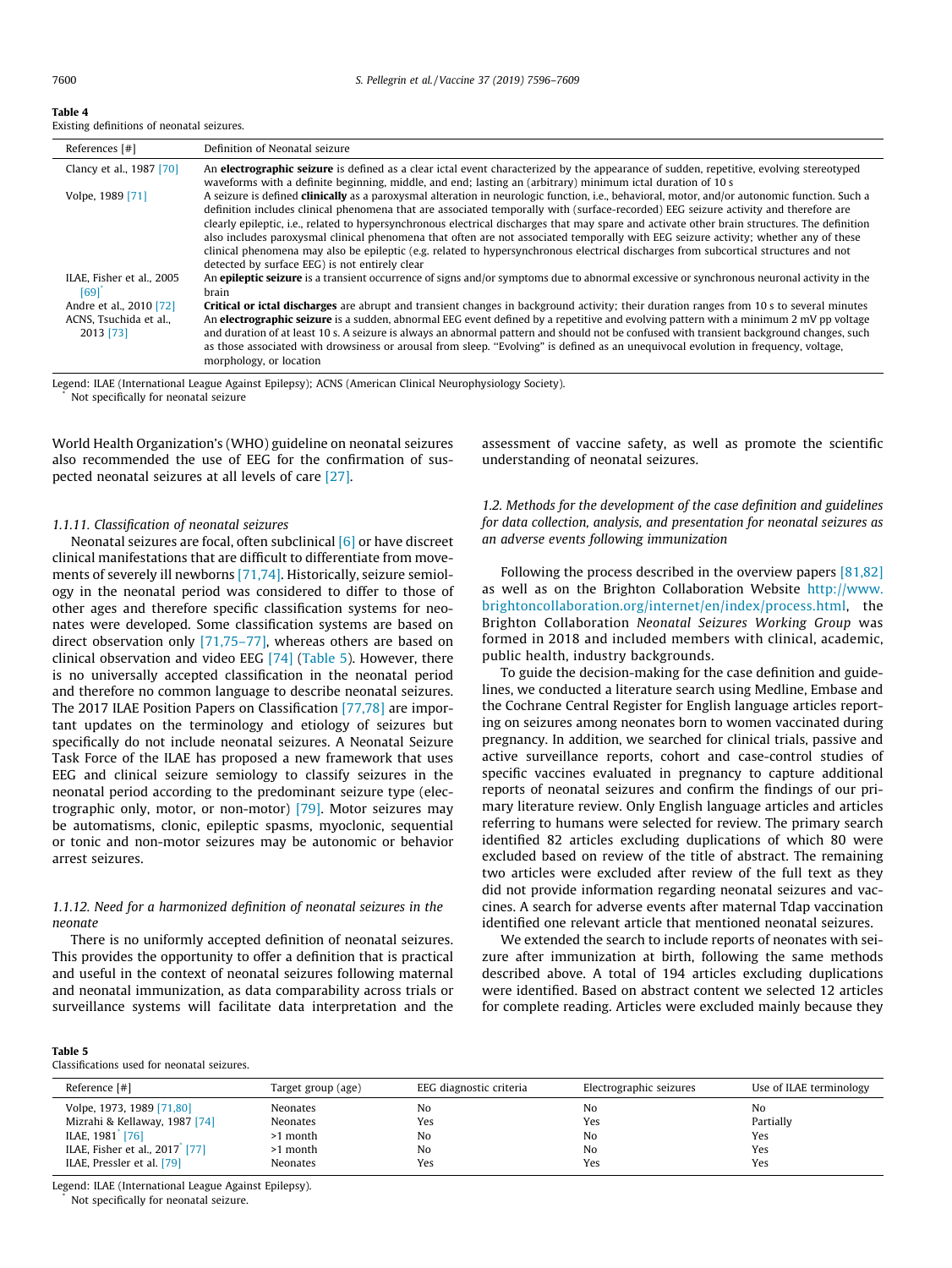presented no detailed information about the age of the vaccinated infants (e.g. ''infants 0–6 months") or the specific vaccination schedule. Finally, only one original article was selected for inclusion in our systematic review [\[65\]](#page-13-0).

# 1.3. Rationale for selected decisions about the case definition of neonatal seizures as an adverse event following immunization

The working group agreed that electrographically documented seizures with or without clinical manifestations represent the most accurate concept of neonatal seizures. There are several operational definitions for electrographic seizures in the newborn. According to the American Clinical Neurophysiology Society (ACNS), an electrographic seizure in a newborn is defined as a sudden, abnormal EEG event characterized by a rhythmic and evolving pattern with a minimum  $2 \mu V$  peak-to-peak voltage and duration of at least 10 s. ''Evolving" is defined as an unequivocal evolution in frequency, voltage, morphology, or location [\[73\].](#page-13-0) However, the working group considered at length the operational difficulties of a purely electrographic definition. The cut-off of 10 s of duration is arbitrary and does not include shorter clinical seizures e.g. myoclonic jerks or spasms. Prolonged EEG monitoring in the NICU on critically ill term/preterm newborns with multiple hemodynamic supports may be technically very demanding and may not be easily available in many centers, even in high-income countries. Another limiting factor will be the non-availability of adequate and appropriately trained personnel with special expertise in the recording and interpretation of EEG in the neonatal ICU setting.

Amplitude-integrated EEG (aEEG) can be a useful instrument but less accurate (see [Section 1.1.7](#page-3-0) for further details).

Clinical diagnosis of neonatal seizures is the least accurate parameter, although some clinical manifestations, such as focal clonic seizures or focal tonic seizures, particularly when seizures are stereotyped and recurrent, are highly indicative of epileptic sei-zures [\[68\]](#page-13-0). In contrast, events with generalized tonic posturing seen in infants with diffuse severe brain injury are usually of non-epiletic origin [\[28\]](#page-12-0).

## 1.3.1. Related terms of neonatal seizures

Neonatal period: begins at birth and ends at 28 completed days of life [\[83\].](#page-13-0)

Gestational age (GA): is a clinical term that applies to the estimated age of the fetus during pregnancy, generally given in weeks and days from the first day of the last menstrual period. According to the International Statistical Classification of Diseases and Related Health Problems (ICD-10) [\[84\],](#page-13-0) GA is used to classify three different periods in relation to delivery: preterm births (less than 37 weeks), term births (37–41 weeks) and post-term births (42 weeks or more). For additional information refer to the premature birth Case Definition of the Brighton Collaboration Preterm Birth Working Group [\[85\].](#page-13-0)

Neonatal seizures: relate to epileptic seizures in the neonatal period. It includes terms such as neonatal convulsions, neonatal fits, neonatal epilepsy and neonatal convulsive disorder (the latter two refer to a disorder with repeated unprovoked epileptic seizures, see below). The preferred term is neonatal seizure.

Epilepsy refers to a disorder with at least two unprovoked (or reflex) seizures occurring greater than 24 h apart or one unprovoked (or reflex) seizure and a probability of further seizures similar to the general recurrence risk (at least 60%) after two unprovoked seizures, occurring over the next 10 years [\[86\]](#page-13-0).

# 1.3.2. Focus of Brighton Collaboration case definition

The focus of the working group was to agree on a harmonized definition of neonatal seizures and the criteria to identify them, with different levels of diagnostic certainty. This will be useful also for the identification of neonatal seizures in the context of vaccination of mothers during pregnancy or neonatal vaccination.

# 1.3.3. Formulating a case definition that reflects diagnostic certainty: weighing specificity versus sensitivity

It needs to be emphasized that the grading of definition levels is entirely about diagnostic certainty, not the clinical severity of an event. Thus, a very severe clinical event may appropriately be classified as possible (level 3) or probable (level 2), rather than definite (level 1), if it could reasonably be of a non-epileptic etiology. Detailed information about the severity of the event should additionally always be recorded, as specified by the data collection guidelines.

The number of symptoms and/or signs that will be documented for each case may vary considerably. The case definition has been formulated such that the level 1 definition is highly specific for the condition. As maximum specificity normally implies a loss of sensitivity, two additional diagnostic levels have been included in the definition, offering a stepwise increase of sensitivity from level 1 down to level 3, while retaining an acceptable level of specificity at all levels. In this way, it is hoped that all possible cases of neonatal seizures can be captured.

# 1.3.4. Rationale for individual criteria or decision made related to the case definition

The working group agreed to a definition of neonatal seizures (see below) and to give different levels of certainty in the diagnosis (depending on the use of instrumental tools such as cEEG and aEEG or the sole clinical observation) in order to be effective and applicable in high-, middle- and low-income countries.

Pathology, radiology and laboratory findings are not included in the case definition, although they can provide important information regarding the causes of neonatal seizure.

# 1.3.5. Influence of treatment on the fulfilment of the case definition

The working group decided against using ''treatment" or ''treatment response" towards the fulfillment of the case definition of neonatal seizures.

A treatment response or failure is not in itself diagnostic, as less than 50% of neonatal seizures respond to the first line treatment (phenobarbital) [\[27,87,88\].](#page-12-0) At the same time, many antiseizure drugs have sedative or central nervous system depressant effects and may reduce the intensity or frequency of non-epileptic movements. It is only in certain circumstances, such as acute symptomatic seizures due to hypoglycemia or pyridoxine-dependent seizures, that specific treatments have diagnostic implications.

# 1.3.6. Timing post maternal immunization

Specific time-frames for the onset of symptoms of neonatal seizures following maternal immunization are not included. No information is available regarding the potential relevance of the timing of maternal immunization and the occurrence of neonatal seizures.

We postulate that a definition designed to be a suitable tool for testing causal relationships requires ascertainment of the outcome (e.g. neonatal seizures) independent from the exposure (e.g. maternal immunization). Therefore, to avoid selection bias, a restrictive time interval from maternal immunization to onset of neonatal seizures should not be an integral part of such a definition. Instead, where feasible, details of this interval should be assessed and reported as described in the data collection guidelines.

Furthermore, neonatal seizures often occur outside the controlled setting of a clinical trial or hospital. In some settings, it may be impossible to obtain a clear timeline of the event, particularly in low resource and rural settings. To avoid exclusion of such cases, this Brighton Collaboration case definition avoids setting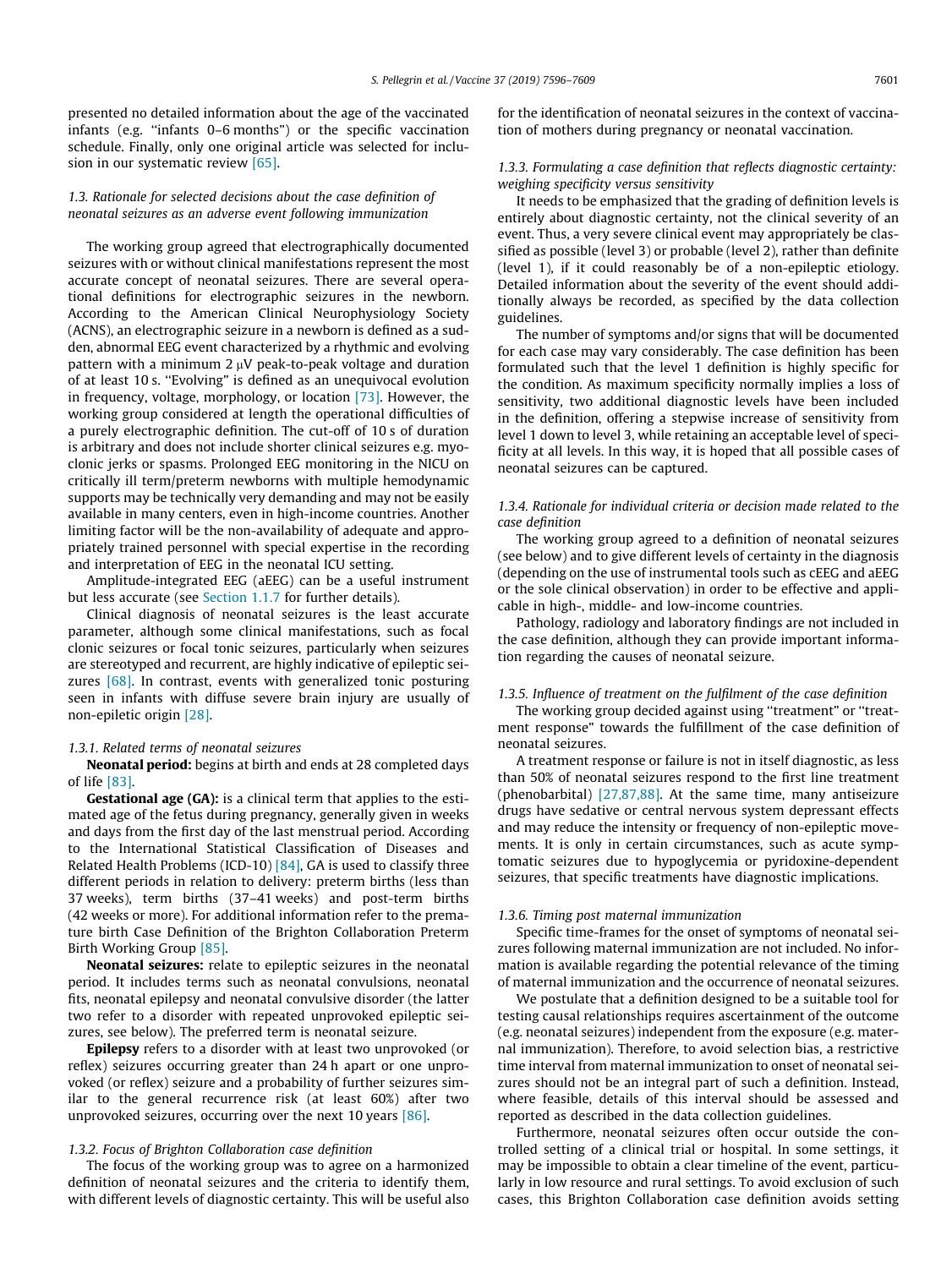# Level 1 of diagnostic certainty



arbitrary time-frames between maternal immunization and occurrence of the defined event.

# 1.4. Guidelines for data collection, analysis and presentation

As mentioned in the overview, the case definition is accompanied by guidelines which are structured according to the steps of conducting a clinical trial, i.e. data collection, analysis and presentation. Neither case definition nor guidelines are intended to guide or establish criteria for management of ill infants, children, or adults. Both were developed to improve data comparability.

# 1.5. Periodic review

Similar to all Brighton Collaboration case definitions and guidelines, review of the definition with its guidelines is planned on a regular basis (i.e. every three to five years) or more often if needed.

# 2. Case definition of neonatal seizures $2$

# Case definition

A neonatal seizure is defined as a transient electrographic change in the brain due to an abnormal, excessive or synchronous neuronal activity either with the occurrence of clinical signs (electro-clinical) or without them (electrographic-only), in the first 28 days of life in full-term infants. In the preterm infants (born <37 weeks of gestation), this definition applies up to 44 weeks of post menstrual age (PMA), considering the pattern of brain maturation.

Seizures confirmed by conventional EEG (cEEG) with or without clinical manifestations represent the most accurate concept of neonatal seizures; cEEG is considered the gold standard for neonatal seizure diagnosis (Level 1 – ''definite" diagnosis). Ictal EEG refers to the epileptiform activity seen during a seizure in contrast to interictal discharges seen between seizures which are not diagnostic in neonates. Concomitant video recording is helpful although not a necessity and may be replaced by clinical observation during the EEG to determine a clinical-electrographic correlation.

Amplitude-integrated EEG (aEEG) or cerebral function monitoring can be a useful instrument but is less accurate than cEEG (see [Section 1.1.7\)](#page-3-0). The identification of seizures on the aEEG is considered a ''probable" diagnosis of neonatal seizure (Level 2a).

As mentioned above, the clinical diagnosis of neonatal seizures is challenging and without EEG it is difficult to differentiate seizure from physiological or abnormal, but non-epileptic, movements (see [Section 1.1.8](#page-4-0)). However, two seizure types are highly indicative of epileptic seizures, specifically focal tonic seizures (focal sustained stiffening/sustained increase in muscle contraction lasting a few seconds to minutes) or focal clonic (regularly rhythmic jerking, that involves the same muscle groups), which are not influenced by manual restraint [\[77\].](#page-13-0) Therefore, these seizure types also can be considered ''probable seizures" (Level 2b) in the absence of a confirmation EEG, if observed by experienced medical personnel (a history of such events is not considered sufficient). The term ''experienced medical personnel" refers to who routinely care for neonates and are familiar with the clinical presentation of neonatal seizures through training or clinical practice. Ideally this is a physician (not restricted to neonatology or neurology specialists), but in different settings also other professionals (such as advanced care provider, nurse, or individual such as midwife, health care worker) could diagnose ''probable or possible seizures", depending of their specific training in neonatal care.

As discussed in [Section 1.1.11](#page-5-0), neonatal seizure types also include other motor or non-motor manifestations such as myoclonic jerks, epileptic spasms, automatisms, autonomic changes and behavioral arrest. Based only on clinical observation (without EEG confirmation) it is not possible to label these manifestations as definite neonatal seizures, however, they can be considered ''possible" seizure (Level 3), if observed by experienced medical personnel (a history of such events is not considered sufficient). Generalized tonic events and bilateral hypermotor events are usually non-epileptic.

For further information on clinical manifestations and definitions of seizure types and epilepsy syndromes see [https://www.](https://www.epilepsydiagnosis.org/index.html) [epilepsydiagnosis.org/index.html.](https://www.epilepsydiagnosis.org/index.html)

# LEVELS OF CERTAINTY

For All Levels of Diagnostic Certainty Age 0–28 days in a full-term infant OR

Postmenstrual age of <44 weeks in a preterm infant (born <37 weeks of gestation)

 $2$  The case definition should be applied when there is no clear alternative diagnosis for the reported event to account for the combination of symptoms.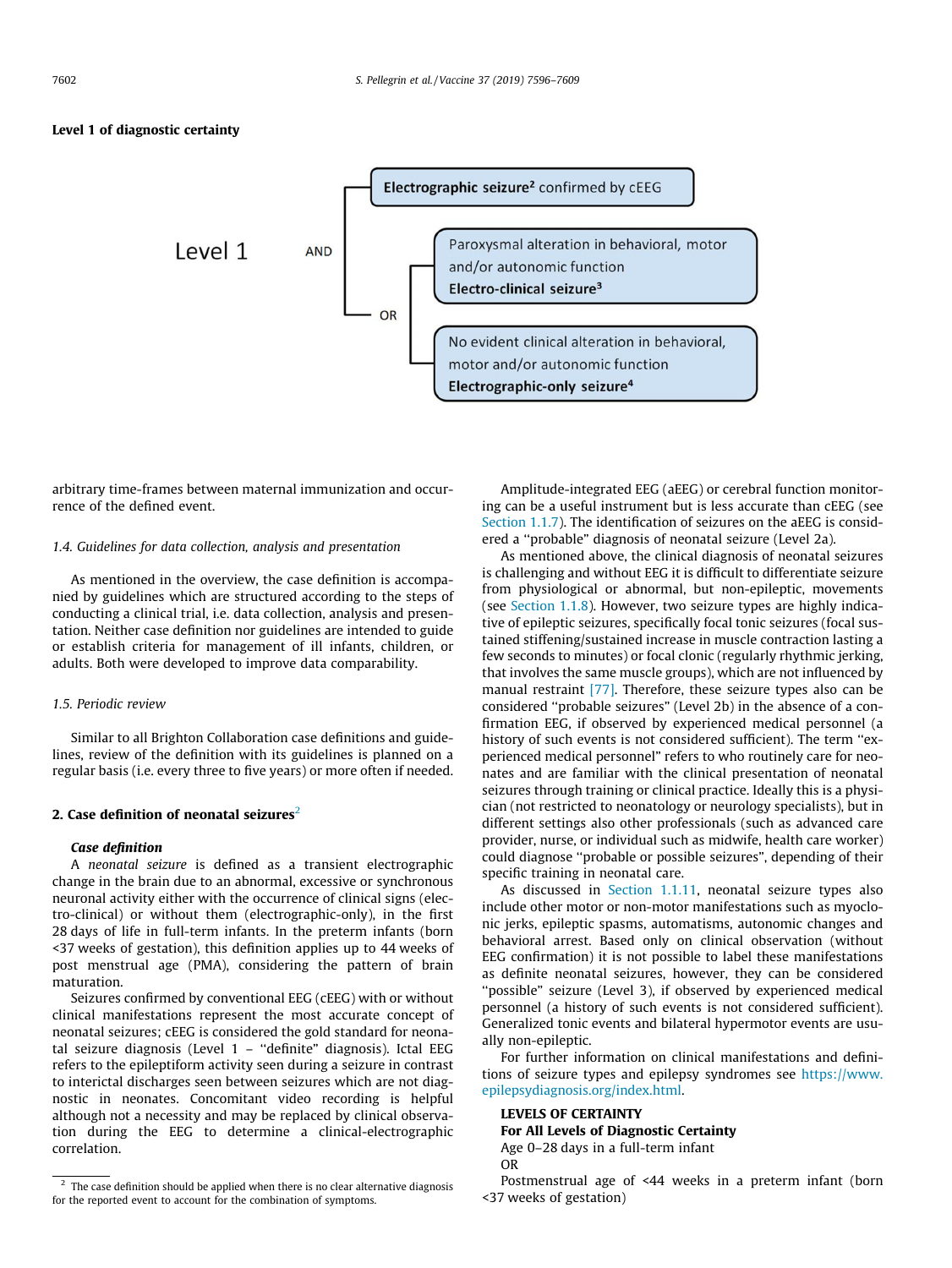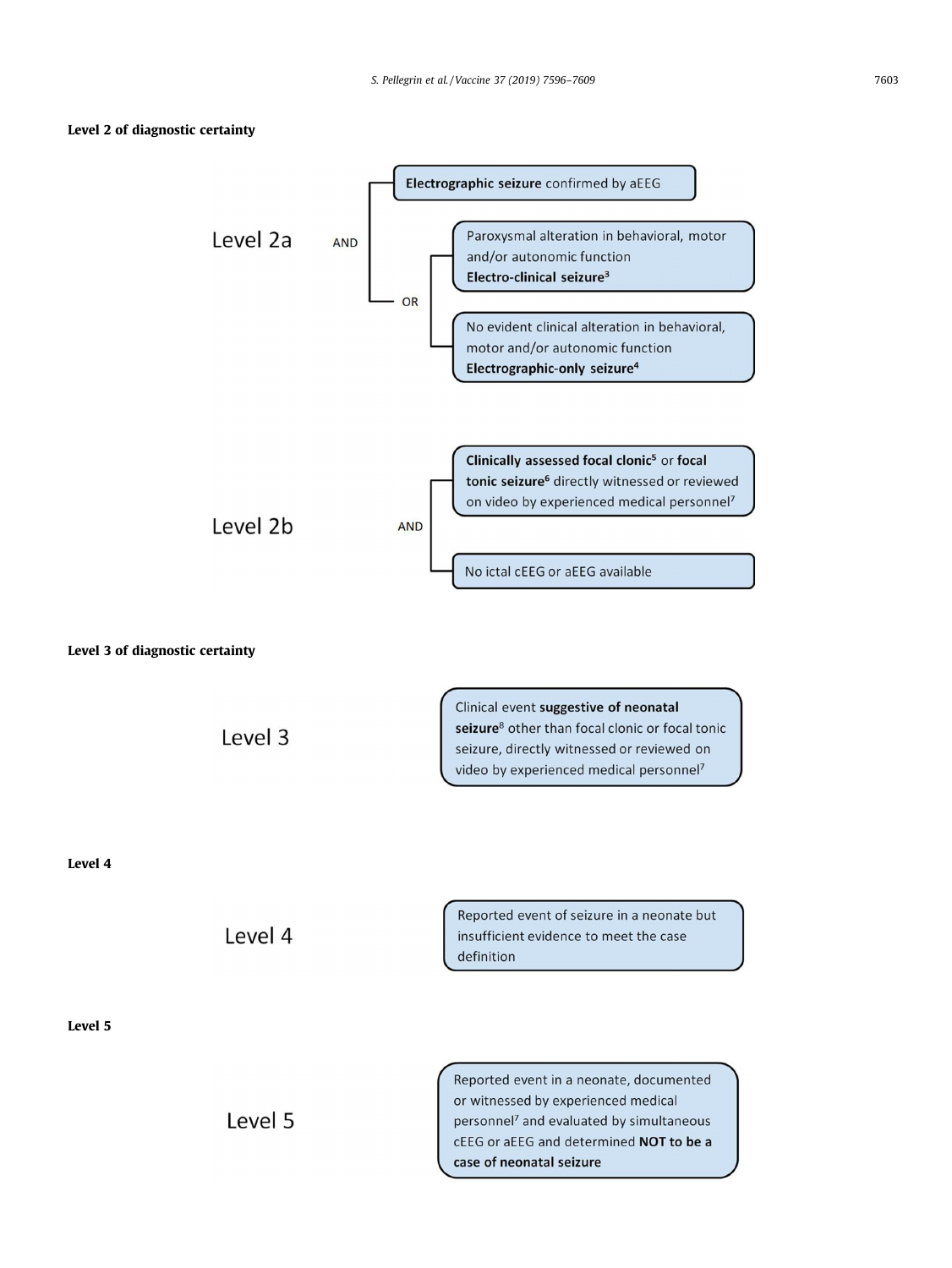# Notes for Levels of Certainty

 $^{2}$ sudden, abnormal EEG event characterized by repetitive and evolving pattern (in frequency, voltage, morphology, or location)

<sup>3</sup>seizure confirmed with EEG and with clear clinical manifestation

4 seizure confirmed with EEG without clear clinical manifestation

5 regularly rhythmic jerking, that involves the same muscle groups and not influenced by manual restraint

<sup>6</sup>focal sustained stiffening/sustained increase in muscle contraction lasting a few seconds to minutes and not influenced by manual restraint

 $\sigma$  someone who routinely cares for neonates and is familiar with the clinical presentation of neonatal seizures through training or clinical practice. Ideally this is a physician (not restricted to neonatology or neurology specialists), but in different settings also other professionals (such as advanced care provider, nurse, or individual such as midwife, health care worker) could diagnose ''probable or possible seizures", depending of their specific training in neonatal care

<sup>8</sup>such as myoclonic, epileptic spasm, automatism, autonomic changes, behavioral arrest, but non-seizure events cannot be excluded without EEG [\[79\]](#page-13-0)

# 3. Guidelines for data collection, analysis and presentation of neonatal seizures

It was the consensus of the Brighton Collaboration Neonatal Seizures Working Group to recommend the following guidelines to enable meaningful and standardized collection, analysis, and presentation of information about neonatal seizures. However, the implementation of all guidelines might not be possible in all settings. The availability of information may vary depending upon resources, geographical region, and whether the source of information is a prospective clinical trial, a post-marketing surveillance or epidemiological study, or an individual sporadic report of neonatal seizures. Also, these guidelines have been developed by this working group for guidance only and are not to be considered a mandatory requirement for data collection, analysis, or presentation.

# 3.1. Data collection

These guidelines represent a desirable standard for the collection of data on neonatal seizures following maternal immunization to allow for comparability of data and are recommended as an addition to data collected for the specific study question and setting. The guidelines are not specifically intended to guide the primary reporting of neonatal seizures to a surveillance system or study monitor, but they could potentially be adapted for these purposes. Investigators developing a data collection tool based on these data collection guidelines also need to refer to the criteria in the case definition, which are not repeated in these guidelines.

Guidelines numbered below have been developed to address data elements for the collection of adverse event information as specified in general drug safety guidelines by the International Conference on Harmonization of Technical Requirements for Registration of Pharmaceuticals for Human Use, and the form for reporting of drug adverse events by the Council for International Organizations of Medical Sciences. These data elements include an identifiable reporter and patient, one or more prior maternal immunization, and a detailed description of the adverse event, in this case, of neonatal seizures following maternal immunization. The additional guidelines have been developed as guidance for the collection of additional information to allow for a more comprehensive understanding of neonatal seizures following maternal immunization.

# 3.1.1. Source of information/reporter

For all cases and/or all study participants (including mothers and infants, as appropriate), the following information should be recorded:

- (1) Date of report.
- (2) Name and contact information of person reporting<sup>10</sup> and/or diagnosing the neonatal seizures as specified by countryspecific data protection law.
- (3) Name and contact information of the investigator responsible for the subject, as applicable.
- (4) Relation to the patient (e.g., clinician, nurse, family member [indicate relationship], other).

# 3.1.2. Vaccinee/Control

3.1.2.1. Demographics. For all cases and/or all study participants (including mothers and infants as appropriate), the following information should be recorded:

- (5) Case/study participant identifiers (e.g. first name initial followed by last name initial) or code (or in accordance with country-specific data protection laws).
- (6) Date of birth, age, and sex.
- (7) For neonates: gestational age and birth weight, twin status.

3.1.2.2. Clinical and immunization history. For all cases and/or all study participants (including mothers and infants as appropriate), the following information should be recorded:

- (8) Past and current gynecological/obstetric history, medical history, including hospitalizations, underlying diseases/disorders, pre- immunization signs and symptoms including identification of indicators for, or the absence of, a history of allergy or other reactions to vaccines, vaccine components or medications; food allergy; allergic rhinitis; eczema; asthma. Any family history of seizure, neonatal/infant death (sibling), or congenital/genetic conditions should be recorded.
- (9) Any medication history (other than treatment for the event described) prior to, during, and after maternal immunization during pregnancy including prescription and non-prescription medication as well as medication or treatment with long half-life or long-term effect. (e.g. immunoglobulins, blood transfusion and immunosuppressant).
- (10) Maternal and infant immunization history (i.e. previous immunizations and any adverse event following immunization (AEFI), in particular occurrence of neonatal seizures after a previous immunization).

# 3.1.3. Details of maternal and infant immunizations

For all cases and/or all study participants (including mothers and infants as appropriate), the following information should be recorded:

- (11) Date and time of maternal and infant immunization(s).
- (12) Description of vaccine(s) (name of vaccine, manufacturer, lot number, dose (e.g. 0.25 mL, 0.5 mL, etc.) and number of dose if part of a series of immunization s against the same disease).
- (13) The anatomical sites (including left or right side) of all immunizations (e.g. vaccine A in proximal left lateral thigh, vaccine B in left deltoid).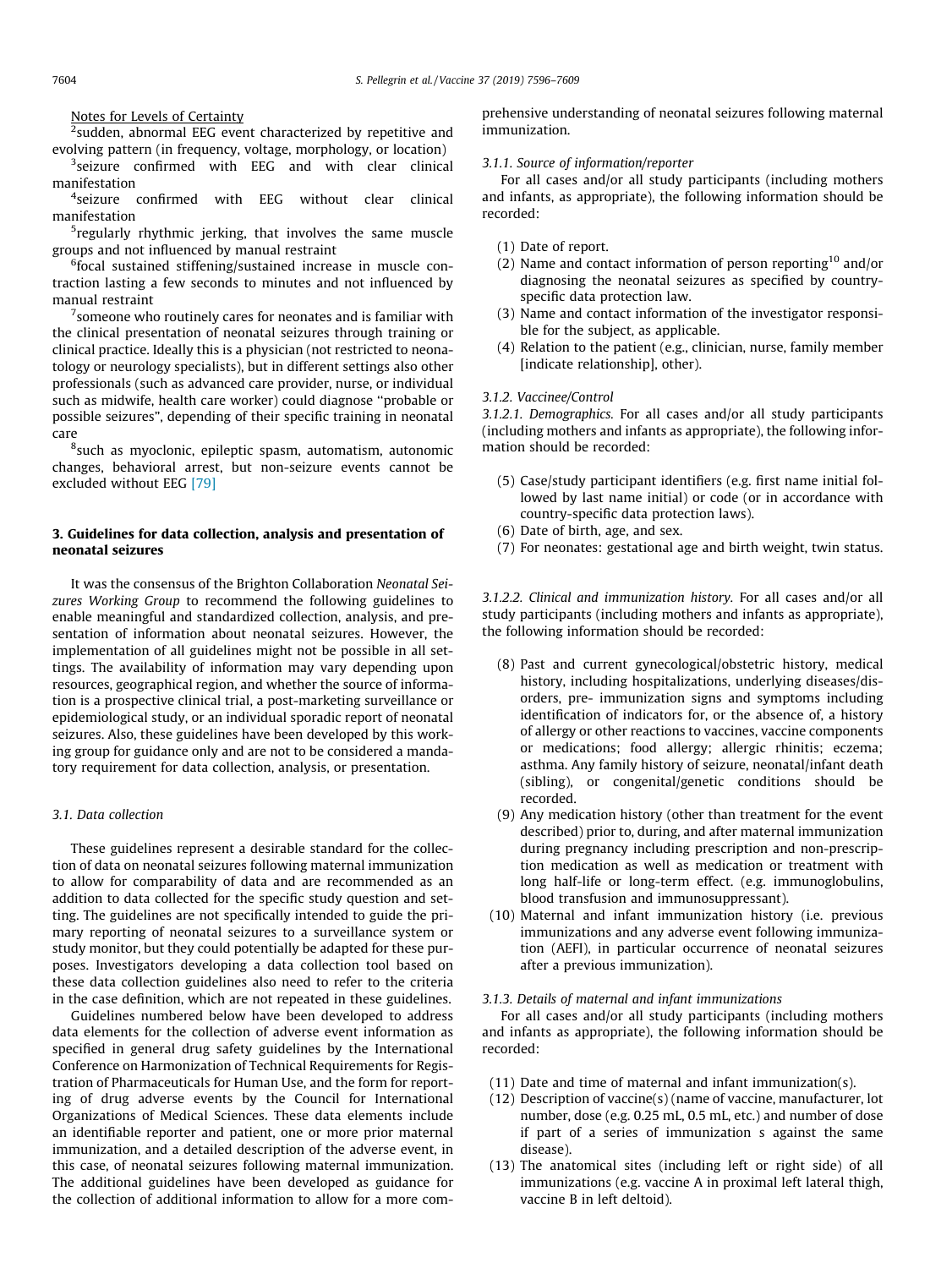- (14) Route and method of administration (e.g. oral, intramuscular, intradermal, subcutaneous, and needle-free [including type and size], and vaccine vial [used/open vial or new vial] other injection devices).
- (15) Needle length and gauge.
- 3.1.4. The adverse event
- (16) For all cases at any level of diagnostic certainty and for reported events with insufficient evidence, the criteria fulfilled to meet the case definition should be recorded. Specifically document:
- (17) Clinical description of signs and symptoms of neonatal sei-zures, seizure type [\[79\]](#page-13-0) and if there was medical confirmation of the event (i.e. patient seen by appropriate health care provider<sup>7</sup>, and/or testing performed).
- (18) Date/time of onset<sup>11</sup>, first observation<sup>12</sup> and diagnosis<sup>13</sup>, duration and frequency of seizures (seizures/hour or seizures/day), last seizure<sup>14</sup> and final outcome<sup>15</sup>.
- (19) Concurrent signs, symptoms, and diseases.
	- Measurement/testing [\[89\]](#page-13-0).
		- Minimum EEG standards for cEEG are described in the American Clinical Neurophysiology Society (ACNS) guidelines [\[73,89\].](#page-13-0)
		- Minimum aEEG standards are described by de Vries and<br>Hellström-Westas (https://doi.org/10.1136/adc.2004. [\(https://doi.org/10.1136/adc.2004.](http://dx.doi.org/10.1136/adc.2004.062745) [062745\)](http://dx.doi.org/10.1136/adc.2004.062745) [\[90\]](#page-14-0) and also in the American Clinical Neurophysiology Society (ACNS) guidelines ([https://www.acns.](https://www.acns.org/UserFiles/file/Guideline5-MinimumTechnicalStandardsforPediatricEEG_v1.pdf) [org/UserFiles/file/Guideline5-MinimumTechnicalStandards](https://www.acns.org/UserFiles/file/Guideline5-MinimumTechnicalStandardsforPediatricEEG_v1.pdf) [forPediatricEEG\\_v1.pdf\)](https://www.acns.org/UserFiles/file/Guideline5-MinimumTechnicalStandardsforPediatricEEG_v1.pdf) [\[73\]](#page-13-0).
		- Details of EEG (Date, type, duration, quality)
		- Results of electrolytes, blood gas, and serum glucose, calcium, magnesium, bilirubin as well as complete blood count and blood culture.
		- Other investigations depend on clinical presentation, history and availability and may include lumbar puncture, urine culture and toxicology (maternal toxicology screen), screen for relevant congenital infections, metabolic screen, and genetic testing.
		- Ultrasound and neuroimaging (MRI or CT scan) if available.
- (20) Treatment given for neonatal seizures, especially specify drug(s) and dosing.
- $(21)$  Outcome<sup>15</sup> at last observation. Persistence beyond the neonatal period should be noted, ideally as late as 12– 18 months.
- (22) Objective clinical evidence supporting classification of the event as "serious" according to regulatory standards<sup>16</sup>.
- (23) Maternal and infant exposures other than the maternal immunization, including those 24 h before and after immunization, and until delivery (e.g. food, medications, environmental, etc.) considered potentially relevant to the reported event.

# 3.1.5. Miscellaneous/general

The duration of surveillance for neonatal seizures should be predefined based on the neonatal period (see case definition – up to 28 days in term and up to 44 PMA in preterm infants). Events with onset of seizures after this time are not considered neonatal seizures although it is recognized that seizures may persist (onset of epilepsy).

Biologic characteristics of the vaccine (e.g. live attenuated versus inactivated component vaccines), biologic characteristics of the vaccine-targeted disease, biologic characteristics of the vaccinee (e.g. nutrition, underlying disease like immune-depressing illness) are not considered relevant for the choice of the duration of the surveillance for neonatal seizures.

- (24) The duration of follow-up reported during the surveillance period should be predefined likewise. It should aim to continue to resolution of the event.
- (25) Methods of data collection should be consistent within and between study groups, if applicable.
- (26) Follow-up of cases should attempt to verify and complete the information collected as outlined in data collection guidelines 1–23.
- (27) Investigators of patients with neonatal seizures should provide guidance to reporters to optimize the quality and completeness of the information provided.
- (28) Reports of neonatal seizures should be collected throughout the study period regardless of the time elapsed between maternal or infant immunization and the adverse event. If this is not feasible due to the study design, the study periods during which safety data are being collected should be clearly defined.

# 3.2. Data analysis

The following guidelines represent a desirable standard for analysis of data on neonatal seizures to allow for comparability of data and are recommended as an addition to data analyzed for the specific study question and setting.

(29) Reported events should be classified in one of the following five categories including the three levels of diagnostic certainty. Events that meet the case definition should be classified according to the levels of diagnostic certainty as specified in the case definition. Events that do not meet the case definition should be classified in the additional categories for analysis.

# Event classification in 5 categories $^{17}$

## Event meets case definition

Level 1: Criteria as specified in the neonatal seizures case definition

Level 2: Criteria as specified in the neonatal seizures case definition

Level 3: Criteria as specified in the neonatal seizures case definition

# Event does not meet case definition Additional categories for analysis

Level 4: Reported neonatal seizures with insufficient evidence to meet the case definition<sup>18</sup>

Level 5: Not a case of neonatal seizures $19$ 

(30) The interval between maternal immunization and reported neonatal seizures is defined as the date/time of maternal immunization to the date/time of onset $11$  of the first symptoms and/or signs consistent with the definition. Additionally, the occurrence of neonatal seizures in relation to the infant's date of birth should be reported. If few cases are reported, the specific time course could be analyzed for each; for a large number of cases, data can be analyzed in the increments based on trimester of maternal immunization (see [Table 6](#page-11-0)a).

Furthermore, it is useful to analyze time of onset of seizure because some etiologies have a definite time of onset. For preterm infants the age of onset is recorded as the corrected age and chronological age ([Table 6b](#page-11-0)).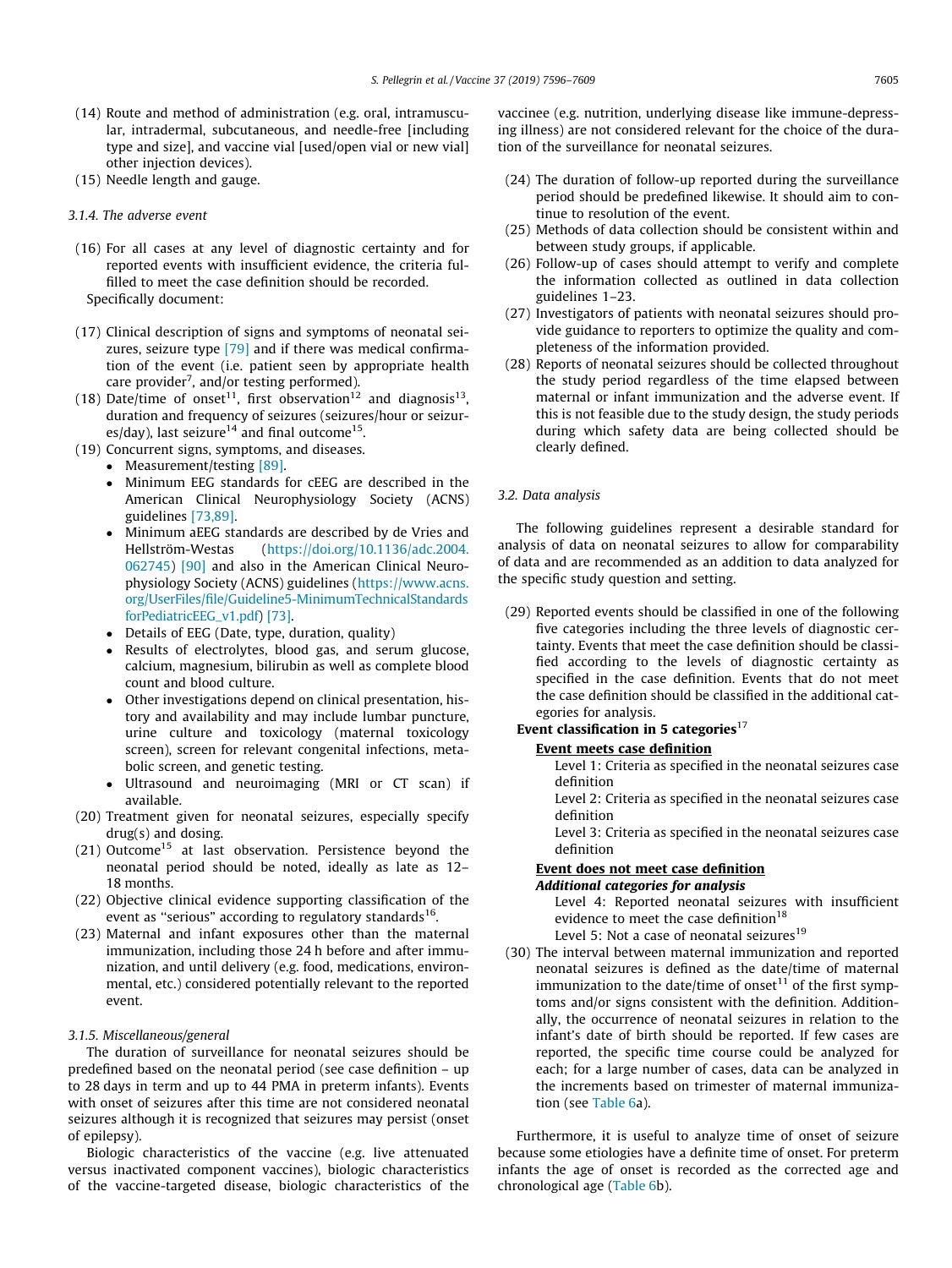#### <span id="page-11-0"></span>Table 6

Reporting of time intervals. (a) Subjects with neonatal seizures in relation to trimester of maternal immunization. (b) Subjects with neonatal seizures in relation to date of birth (maternal vaccination received any time during pregnancy).

| Interval                                                                                                                                         | Number |
|--------------------------------------------------------------------------------------------------------------------------------------------------|--------|
| (a)<br>First trimester<br>Second trimester<br>Third trimester<br>TOTAL.                                                                          |        |
| (b)<br>First 24 h of life (Day 1)<br>First 96 h of life (Day $1-4$ )<br>First week of life (Day 1-7)<br>Weeks $2-4$ of life (Day 8-28)<br>TOTAL. |        |

- (31) The period of occurrence is defined as the interval between the date of onset of the first seizure consistent with the definition and the last seizure<sup>14</sup> and/or final outcome<sup>15</sup>. If seizures persist beyond the neonatal period, this has to be noted. Whatever start and end are used, they should be used consistently within and across study groups.
- (32) If more than one measurement of a particular criterion is taken and recorded, the value corresponding to the greatest magnitude of the adverse experience could be used as the basis for analysis. Analysis may also include other characteristics like qualitative patterns of criteria defining the event.
- (33) The distribution of data (as numerator and denominator data) could be analyzed in predefined increments (e.g. measured values, times), where applicable. Increments specified above should be used. When only a small number of cases are presented, the respective values or time course can be presented individually.
- (34) Data on neonatal seizures obtained from subjects born to mothers receiving a vaccine should be compared with those obtained from an appropriately selected and documented control group(s) to assess background rates of neonatal seizures in non-exposed populations and should be analyzed by study arm and dose where possible, e.g. in prospective clinical trials.

# 3.3. Data presentation

These guidelines represent a desirable standard for the presentation and publication of data on neonatal seizures following maternal immunization to allow for comparability of data and are recommended as an addition to data presented for the specific study question and setting. Additionally, it is recommended to refer to existing general guidelines for the presentation and publication of randomized controlled trials, systematic reviews, and meta-analyses of observational studies in epidemiology (e.g. statements of Consolidated Standards of Reporting Trials (CONSORT) [\[91\]](#page-14-0), of Improving the quality of reports of meta-analyses of randomized controlled trials (QUORUM) [\[92\]](#page-14-0), and of Meta-analysis Of Observational Studies in Epidemiology (MOOSE) [\[93\],](#page-14-0) respectively).

- (35) All reported events of neonatal seizures should be presented according to the categories listed in guideline 29 or other classification that is considered appropriate.
- (36) Data on possible neonatal seizures events should be presented in accordance with data collection guidelines 1–23 and data analysis guidelines 29–34.
- (37) Terms to describe neonatal seizures such as ''low-grade", "mild", "moderate", "high", "severe" or "significant" are highly subjective, prone to wide interpretation, and should be avoided, unless clearly defined.
- (38) Data should be presented with numerator and denominator (n/N) (and not only in percentages), if available.
- (39) Although denominator data are usually not readily available for immunization safety surveillance, attempts should be made to identify approximate denominators. The source of the denominator data should be reported, and calculations of estimates be described (e.g. manufacturer data such as total doses distributed, reporting through Ministry of Health, coverage/population-based data, etc.). The incidence of cases in the study population should be presented and clearly identified as such in the text.
- (40) If the distribution of data is skewed, median and range are usually the more appropriate statistical descriptors than a mean. However, the mean and standard deviation should also be provided.
- (41) Any publication of data on neonatal seizures after maternal immunization should include a detailed description of the methods used for data collection and analysis as possible. It is essential to specify:
	-
	- The study design;<br>• The method, freq The method, frequency and duration of monitoring for neonatal seizures;
	- The trial profile, indicating participant flow during a study including drop-outs and withdrawals to indicate the size and nature of the respective groups under investigation;
	- The type of surveillance (e.g. passive or active surveillance);
	- The characteristics of the surveillance system (e.g. population served, mode of report solicitation);
	- The search strategy in surveillance databases;
	- Comparison group(s), if used for analysis;
	- The instrument of data collection (e.g. standardized questionnaire, diary card, report form);
	- Whether the day of maternal immunization was considered "day one" or "day zero" in the analysis;
	- Whether the date of onset<sup>2</sup> and/or the date of first observation<sup>3</sup> and/or the date of diagnosis<sup>4</sup> was used for analysis; and
	- Use of this case definition for neonatal seizures, in the abstract or methods section of a publication $20$ .

# Notes for guidelines

<sup>10</sup>If the reporting center is different from the vaccinating center, appropriate and timely communication of the adverse event should occur.

 $11$ The date and/or time of onset is defined as the time within the neonatal period when the first sign or symptom indicative of neonatal seizures occurred. This may only be possible to determine in retrospect.

 $12$ The date and/or time of first observation of the first sign or symptom indicative for neonatal seizures can be used if date/time of onset is not known.

 $13$ The date of diagnosis of an episode is the day within the neonatal period when the event met the case definition at any level.

<sup>14</sup>The end of the occurrence of neonatal seizures is defined as the time the subject no longer meets the case definition at the lowest level of the definition.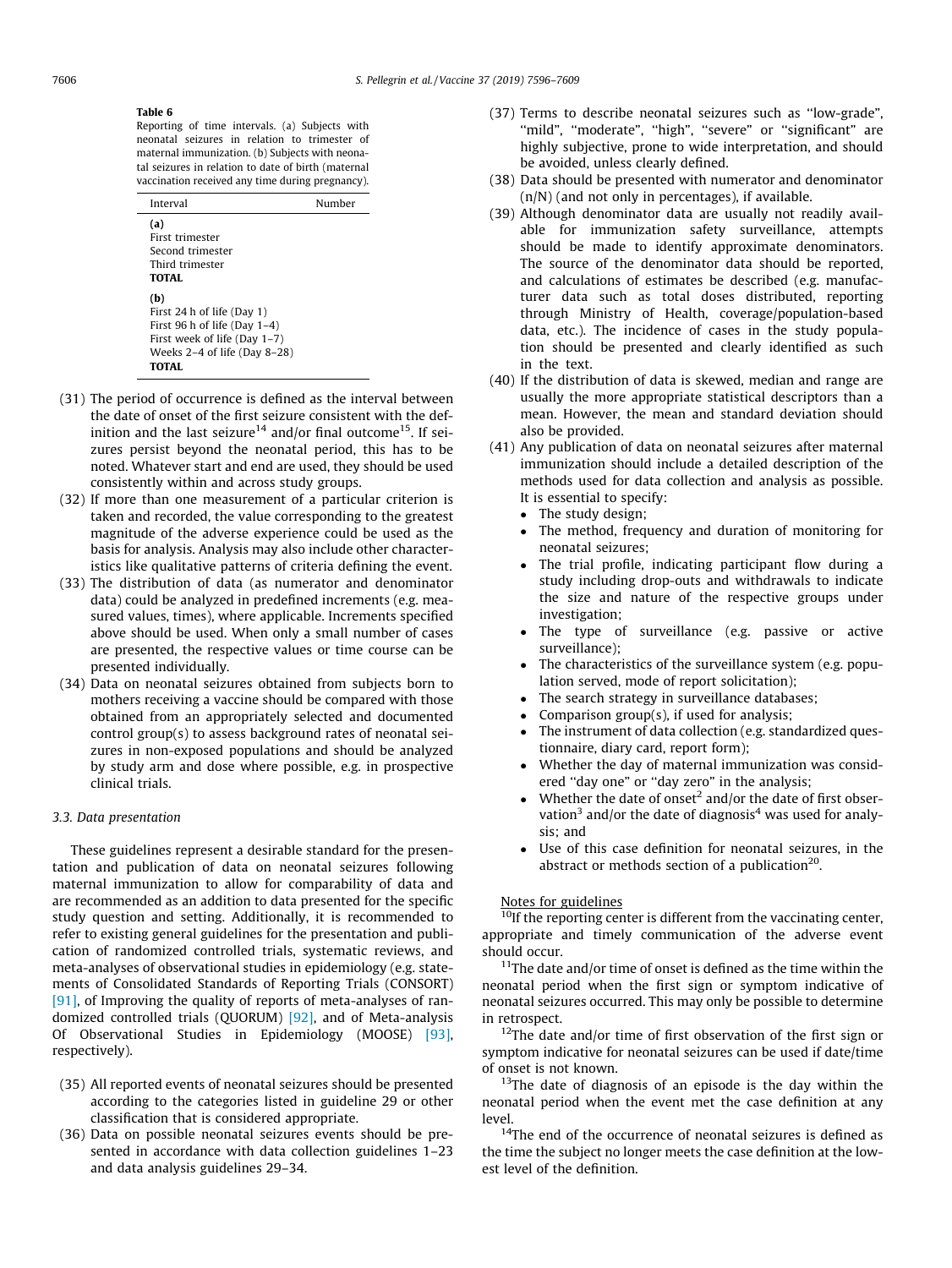<span id="page-12-0"></span> $15E.g.$  recovery to pre-event immunization health status, spontaneous resolution, therapeutic intervention, persistence of the event, sequelae, death.

<sup>16</sup>An adverse event after immunization (AEFI) is defined as serious by international standards [\[94\]](#page-14-0) if it meets one or more of the following criteria: (1) it results in death, (2) is life-threatening, (3) requires inpatient hospitalization or results in prolongation of existing hospitalization, (4) results in persistent or significant disability/incapacity, (5) is a congenital anomaly/birth defect, (6) is a medically important event or reaction.

 $17$ To determine the appropriate category, the user should first establish, whether a reported event meets the criteria for the lowest applicable level of diagnostic certainty, e.g. Level three. If the lowest applicable level of diagnostic certainty of the definition is met, and there is evidence that the criteria of the next higher level of diagnostic certainty are met, the event should be classified in the next category. This approach should be continued until the highest level of diagnostic certainty for a given event could be determined. If the lowest level of the case definition is not met, it should be ruled out that any of the higher levels of diagnostic certainty are met and the event should be classified in categories four or five. The highest possible level of classification should be recorded for each event.

 $18$ If the evidence available for an event is insufficient because information is missing, such an event should be categorized as ''Reported neonatal seizures with insufficient evidence to meet the case definition".

<sup>19</sup>An event does not meet the case definition if investigation reveals a negative finding of a necessary criterion (necessary condition) for diagnosis. Such an event should be rejected and classified as ''Not a case of neonatal seizures".

<sup>20</sup>Use of this document should preferably be referenced by referring to the respective link on the Brighton Collaboration website ([http://www.brightoncollaboration.org\)](http://www.brightoncollaboration.org).

# 4. Disclaimer

The findings, opinions and assertions contained in this consensus document are those of the individual scientific professional members of the working group. They do not necessarily represent the official positions of each participant's organization (e.g., government, university, or corporation). Specifically, the findings and conclusions in this paper are those of the authors and do not necessarily represent the views of their respective institutions.

#### Declaration of Competing Interest

The authors declared that there is no conflict of interest.

### Acknowledgements

The authors are grateful for the support and helpful comments provided by the Brighton Collaboration Reference Group: Jorgen Bauwens, Julie Bettinger, Jan Bonhoeffer, Linda Eckert, Kathryn Edwards, Furaha Kyesi, Alex Mphuru, Victor Pakstan, Wan-Ting-Huang as well as by independent reviewers J. Helen Cross and Solomon L. Moshé.

#### Appendix A. Supplementary material

Supplementary data to this article can be found online at <https://doi.org/10.1016/j.vaccine.2019.05.031>.

# References

- [1] [Barlow WE, Davis RL, Glasser JW, Rhodes PH, Thompson RS, Mullooly JP, et al.](http://refhub.elsevier.com/S0264-410X(19)30655-3/h0005) [The risk of seizures after receipt of whole-cell pertussis or measles, mumps,](http://refhub.elsevier.com/S0264-410X(19)30655-3/h0005) [and rubella vaccine. N Engl J Med 2001;345:656–61.](http://refhub.elsevier.com/S0264-410X(19)30655-3/h0005)
- [2] [Top KA, Brna P, Ye L, Smith B. Risk of seizures after immunization in children](http://refhub.elsevier.com/S0264-410X(19)30655-3/h0010) [with epilepsy: a risk interval analysis. BMC Pediatr 2018;18:134](http://refhub.elsevier.com/S0264-410X(19)30655-3/h0010).
- [3] [Bonhoeffer J, Menkes J, Gold MS, de Souza-Brito G, Fisher MC, Halsey N, et al.](http://refhub.elsevier.com/S0264-410X(19)30655-3/h0015) [Generalized convulsive seizure as an adverse event following immunization:](http://refhub.elsevier.com/S0264-410X(19)30655-3/h0015) [case definition and guidelines for data collection, analysis, and presentation.](http://refhub.elsevier.com/S0264-410X(19)30655-3/h0015) [Vaccine 2004;22:557–62](http://refhub.elsevier.com/S0264-410X(19)30655-3/h0015).
- [4] [Plouin P, Kaminska A. Chapter 51 neonatal seizures. In: Dulac O, Lassonde M,](http://refhub.elsevier.com/S0264-410X(19)30655-3/h0020) [Sarnat HB, editors. Handbook of clinical neurology. Elsevier; 2013. p. 467–76.](http://refhub.elsevier.com/S0264-410X(19)30655-3/h0020)
- [5] [Vasudevan C, Levene M. Epidemiology and aetiology of neonatal seizures. Sem](http://refhub.elsevier.com/S0264-410X(19)30655-3/h0025) [Fetal Neonatal Med 2013;18:185–91](http://refhub.elsevier.com/S0264-410X(19)30655-3/h0025).
- [6] [Clancy RR, Legido A, Lewis D. Occult neonatal seizures. Epilepsia](http://refhub.elsevier.com/S0264-410X(19)30655-3/h0030) [1988;29:256–61.](http://refhub.elsevier.com/S0264-410X(19)30655-3/h0030)
- [7] [Murray DM, Boylan GB, Ali I, Ryan CA, Murphy BP, Connolly S. Defining the gap](http://refhub.elsevier.com/S0264-410X(19)30655-3/h0035) [between electrographic seizure burden, clinical expression and staff](http://refhub.elsevier.com/S0264-410X(19)30655-3/h0035) [recognition of neonatal seizures. Arch Dis Child Fetal Neonatal Ed 2008;93:](http://refhub.elsevier.com/S0264-410X(19)30655-3/h0035) [F187–91.](http://refhub.elsevier.com/S0264-410X(19)30655-3/h0035)
- [8] [Lanska MJ, Lanska DJ, Baumann RJ, Kryscio RJ. A population-based study of](http://refhub.elsevier.com/S0264-410X(19)30655-3/h0040) [neonatal seizures in Fayette County. Kentucky Neurol 1995;45:724–32.](http://refhub.elsevier.com/S0264-410X(19)30655-3/h0040)
- [9] [Saliba RM, Annegers JF, Waller DK, Tyson JE, Mizrahi EM. Incidence of neonatal](http://refhub.elsevier.com/S0264-410X(19)30655-3/h0045) [seizures in Harris County, Texas, 1992–1994. Am J Epidemiol 1999;150:763–9.](http://refhub.elsevier.com/S0264-410X(19)30655-3/h0045)
- [10] [Ronen GM, Penney S, Andrews W. The epidemiology of clinical neonatal](http://refhub.elsevier.com/S0264-410X(19)30655-3/h0050) [seizures in Newfoundland: a population-based study. J Pediatr](http://refhub.elsevier.com/S0264-410X(19)30655-3/h0050) [1999;134:71–5.](http://refhub.elsevier.com/S0264-410X(19)30655-3/h0050)
- [11] [Shah DK, Zempel J, Barton T, Lukas K, Inder TE. Electrographic seizures in](http://refhub.elsevier.com/S0264-410X(19)30655-3/h0055) [preterm infants during the first week of life are associated with cerebral injury.](http://refhub.elsevier.com/S0264-410X(19)30655-3/h0055) [Pediatr Res 2010;67:102–6.](http://refhub.elsevier.com/S0264-410X(19)30655-3/h0055)
- [12] [Ghanshyambhai P, Sharma D, Patel A, Shastri S. To study the incidence,](http://refhub.elsevier.com/S0264-410X(19)30655-3/h0060) [etiology and EEG profile of neonatal seizures: a prospective observational](http://refhub.elsevier.com/S0264-410X(19)30655-3/h0060) [study from India. J Mater-Fetal Neonatal Med Off J Eur Assoc Perin Med Feder](http://refhub.elsevier.com/S0264-410X(19)30655-3/h0060) [Asia Oceania Perin Soc Int Soc Perin Obstet 2016;29:554–8](http://refhub.elsevier.com/S0264-410X(19)30655-3/h0060).
- [13] [Sadeghian A, Damghanian M, Shariati M. Neonatal seizures in a rural Iranian](http://refhub.elsevier.com/S0264-410X(19)30655-3/h0065) [district hospital: etiologies, incidence and predicting factors. Acta Med Iranica](http://refhub.elsevier.com/S0264-410X(19)30655-3/h0065)  $2012:50:760-4$
- [14] [Sabzehei MK, Basiri B, Bazmamoun H. The etiology, clinical type, and short](http://refhub.elsevier.com/S0264-410X(19)30655-3/h0070) [outcome of seizures in newbornshospitalized in Besat Hospital/Hamadan/Iran.](http://refhub.elsevier.com/S0264-410X(19)30655-3/h0070) [Iran J Child Neurol 2014;8:24–8.](http://refhub.elsevier.com/S0264-410X(19)30655-3/h0070)
- [15] [Mwaniki M, Mathenge A, Gwer S, Mturi N, Bauni E, Newton CR, et al. Neonatal](http://refhub.elsevier.com/S0264-410X(19)30655-3/h0075) [seizures in a rural Kenyan District Hospital: aetiology, incidence and outcome](http://refhub.elsevier.com/S0264-410X(19)30655-3/h0075) [of hospitalization. BMC Med 2010;8:16.](http://refhub.elsevier.com/S0264-410X(19)30655-3/h0075)
- [16] [Glass HC, Pham TN, Danielsen B, Towner D, Glidden D, Wu YW. Antenatal and](http://refhub.elsevier.com/S0264-410X(19)30655-3/h0080) [intrapartum risk factors for seizures in term newborns: a population-based](http://refhub.elsevier.com/S0264-410X(19)30655-3/h0080) [study, California 1998–2002. J Pediatr 2009;154:24–8. e1.](http://refhub.elsevier.com/S0264-410X(19)30655-3/h0080)
- [17] [Lanska MJ, Lanska DJ. Neonatal seizures in the United States: results of the](http://refhub.elsevier.com/S0264-410X(19)30655-3/h0085) [National Hospital Discharge Survey, 1980–1991. Neuroepidemiology](http://refhub.elsevier.com/S0264-410X(19)30655-3/h0085) [1996;15:117–25.](http://refhub.elsevier.com/S0264-410X(19)30655-3/h0085)
- [18] [Wikstrom S, Pupp IH, Rosen I, Norman E, Fellman V, Ley D, et al. Early single](http://refhub.elsevier.com/S0264-410X(19)30655-3/h0090)[channel aEEG/EEG predicts outcome in very preterm infants. Acta Paediatr](http://refhub.elsevier.com/S0264-410X(19)30655-3/h0090) [2012;101:719–26](http://refhub.elsevier.com/S0264-410X(19)30655-3/h0090).
- [19] [Vesoulis ZA, Inder TE, Woodward LJ, Buse B, Vavasseur C, Mathur AM. Early](http://refhub.elsevier.com/S0264-410X(19)30655-3/h0095) [electrographic seizures, brain injury, and neurodevelopmental risk in the very](http://refhub.elsevier.com/S0264-410X(19)30655-3/h0095) [preterm infant. Pediatr Res 2014;75:564–9](http://refhub.elsevier.com/S0264-410X(19)30655-3/h0095).
- [20] [Weeke LC, van Ooijen IM, Groenendaal F, van Huffelen AC, van Haastert IC, van](http://refhub.elsevier.com/S0264-410X(19)30655-3/h0100) [Stam C, et al. Rhythmic EEG patterns in extremely preterm infants:](http://refhub.elsevier.com/S0264-410X(19)30655-3/h0100) [classification and association with brain injury and outcome. Clin](http://refhub.elsevier.com/S0264-410X(19)30655-3/h0100) [Neurophysiol 2017;128:2428–35.](http://refhub.elsevier.com/S0264-410X(19)30655-3/h0100)
- [21] [Scher MS, Aso K, Beggarly ME, Hamid MY, Steppe DA, Painter MJ.](http://refhub.elsevier.com/S0264-410X(19)30655-3/h0105) [Electrographic seizures in preterm and full-term neonates: clinical](http://refhub.elsevier.com/S0264-410X(19)30655-3/h0105) [correlates, associated brain lesions, and risk for neurologic sequelae.](http://refhub.elsevier.com/S0264-410X(19)30655-3/h0105) [Pediatrics 1993;91:128–34](http://refhub.elsevier.com/S0264-410X(19)30655-3/h0105).
- [22] [Pisani F, Copioli C, Turco EC, Sisti L, Cossu G, Seri S. Mortality risk after neonatal](http://refhub.elsevier.com/S0264-410X(19)30655-3/h0110) [seizures in very preterm newborns. J Child Neurol 2012;27:1264–9.](http://refhub.elsevier.com/S0264-410X(19)30655-3/h0110)
- [23] [Ronen GM, Buckley D, Penney S, Streiner DL. Long-term prognosis in children](http://refhub.elsevier.com/S0264-410X(19)30655-3/h0115) with neonatal seizures: a population-based [2007;69:1816–22](http://refhub.elsevier.com/S0264-410X(19)30655-3/h0115).
- [24] [Weeke LC, Groenendaal F, Toet MC, Benders MJ, Nievelstein RA, van Rooij LG,](http://refhub.elsevier.com/S0264-410X(19)30655-3/h0120) [et al. The aetiology of neonatal seizures and the diagnostic contribution of](http://refhub.elsevier.com/S0264-410X(19)30655-3/h0120) [neonatal cerebral magnetic resonance imaging. Dev Med Child Neurol](http://refhub.elsevier.com/S0264-410X(19)30655-3/h0120) [2015;57:248–56](http://refhub.elsevier.com/S0264-410X(19)30655-3/h0120).
- [25] [Tekgul H, Gauvreau K, Soul J, Murphy L, Robertson R, Stewart J, et al. The](http://refhub.elsevier.com/S0264-410X(19)30655-3/h0125) [current etiologic profile and neurodevelopmental outcome of seizures in term](http://refhub.elsevier.com/S0264-410X(19)30655-3/h0125) [newborn infants. Pediatrics 2006;117:1270–80](http://refhub.elsevier.com/S0264-410X(19)30655-3/h0125).
- [26] [Glass HC, Shellhaas RA, Wusthoff CJ, Chang T, Abend NS, Chu CJ, et al.](http://refhub.elsevier.com/S0264-410X(19)30655-3/h0130) [Contemporary profile of seizures in neonates: a prospective cohort study. J](http://refhub.elsevier.com/S0264-410X(19)30655-3/h0130) [Pediatr 2016;174:98–103. e1.](http://refhub.elsevier.com/S0264-410X(19)30655-3/h0130)
- [27] [World Health Organization. Guidelines on neonatal seizures. Geneva: World](http://refhub.elsevier.com/S0264-410X(19)30655-3/h0135) [Health Organization; 2011.](http://refhub.elsevier.com/S0264-410X(19)30655-3/h0135)
- [28] [Pressler RM, Mizrahi EM. Provoked and nonprovoked neonatal seizures. In:](http://refhub.elsevier.com/S0264-410X(19)30655-3/h0140) [Duchowny M, Cross JH, Arzimanoglou A, editors. Pediatric epilepsy. New York](http://refhub.elsevier.com/S0264-410X(19)30655-3/h0140) [\(NY\): McGraw-Hill Education; 2017](http://refhub.elsevier.com/S0264-410X(19)30655-3/h0140).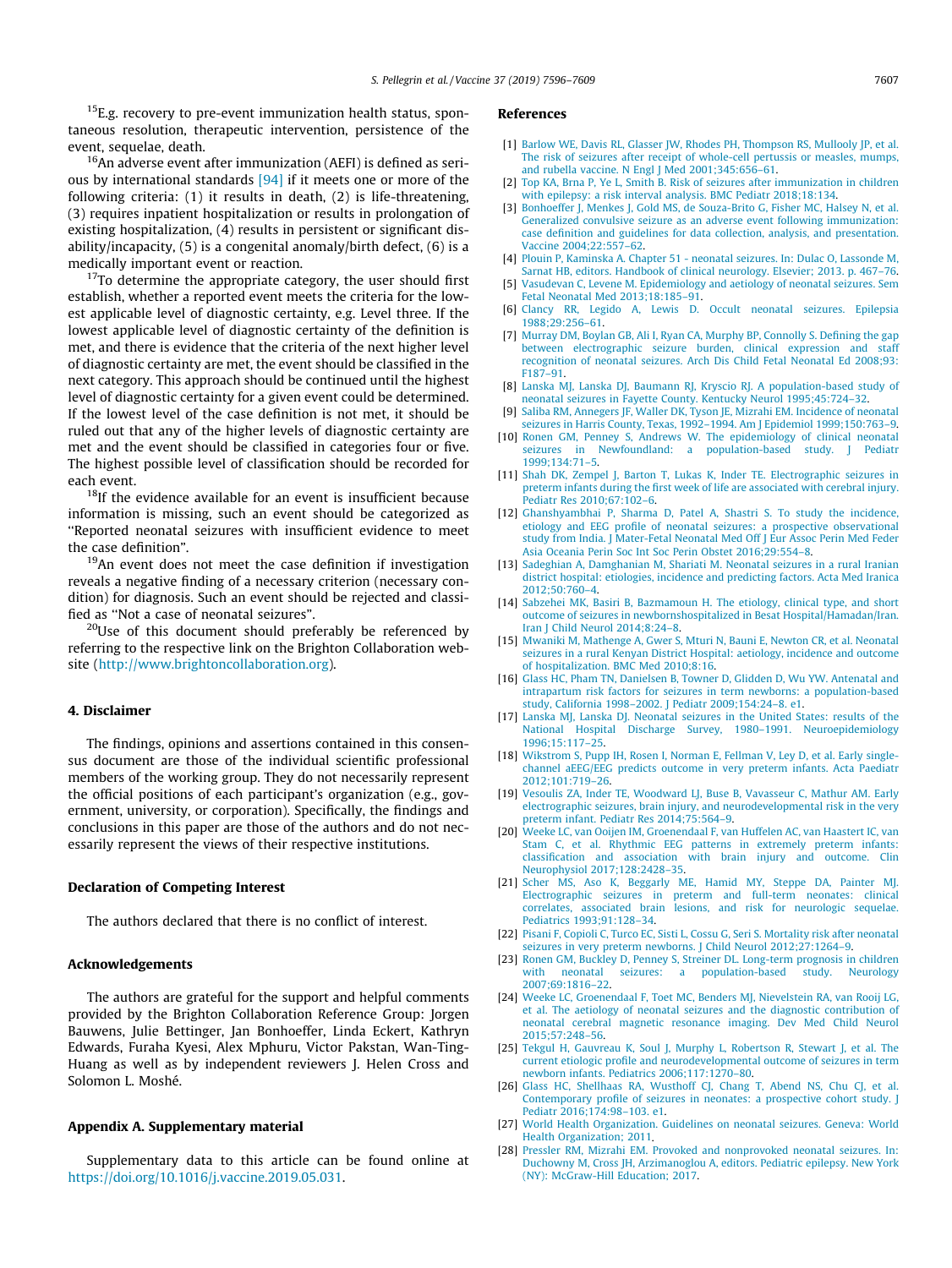- <span id="page-13-0"></span>[29] [Holanda MR, Melo AN. Comparative clinical study of preterm and full-term](http://refhub.elsevier.com/S0264-410X(19)30655-3/h0145) [newborn neonatal seizures. Arq Neuropsiquiatr 2006;64:45–50](http://refhub.elsevier.com/S0264-410X(19)30655-3/h0145).
- [30] [Glass HC, Shellhaas RA, Tsuchida TN, Chang T, Wusthoff CJ, Chu CJ, et al.](http://refhub.elsevier.com/S0264-410X(19)30655-3/h0150) [Seizures in preterm neonates: a multicenter observational cohort study.](http://refhub.elsevier.com/S0264-410X(19)30655-3/h0150) [Pediatr Neurol 2017;72:19–24](http://refhub.elsevier.com/S0264-410X(19)30655-3/h0150).
- [31] [Rehman Malik A, Iqbal Quddusi A, Naila. Neonatal seizures, experience at](http://refhub.elsevier.com/S0264-410X(19)30655-3/h0155) [Children Hospital and Institute of Child Health Multan. Pakistan J Med Sci](http://refhub.elsevier.com/S0264-410X(19)30655-3/h0155) [2013;29:1128–31.](http://refhub.elsevier.com/S0264-410X(19)30655-3/h0155)
- [32] [Pisani F, Piccolo B, Cantalupo G, Copioli C, Fusco C, Pelosi A, et al. Neonatal](http://refhub.elsevier.com/S0264-410X(19)30655-3/h0160) [seizures and postneonatal epilepsy: a 7-y follow-up study. Pediatr Res](http://refhub.elsevier.com/S0264-410X(19)30655-3/h0160) [2012;72:186–93.](http://refhub.elsevier.com/S0264-410X(19)30655-3/h0160)
- [33] [Yildiz EP, Tatli B, Ekici B, Eraslan E, Aydinli N, Caliskan M, et al. Evaluation of](http://refhub.elsevier.com/S0264-410X(19)30655-3/h0165) [etiologic and prognostic factors in neonatal convulsions. Pediatr Neurol](http://refhub.elsevier.com/S0264-410X(19)30655-3/h0165) [2012;47:186–92.](http://refhub.elsevier.com/S0264-410X(19)30655-3/h0165)
- [34] [Anand V, Nair PM. Neonatal seizures: Predictors of adverse outcome. J Pediatr](http://refhub.elsevier.com/S0264-410X(19)30655-3/h0170) [Neurosci 2014;9:97–9.](http://refhub.elsevier.com/S0264-410X(19)30655-3/h0170)
- [35] [Kharoshankaya L, Stevenson NJ, Livingstone V, Murray DM, Murphy BP,](http://refhub.elsevier.com/S0264-410X(19)30655-3/h0175) [Ahearne CE, et al. Seizure burden and neurodevelopmental outcome in](http://refhub.elsevier.com/S0264-410X(19)30655-3/h0175) [neonates with hypoxic-ischemic encephalopathy. Dev Med Child Neurol](http://refhub.elsevier.com/S0264-410X(19)30655-3/h0175) [2016;58:1242–8.](http://refhub.elsevier.com/S0264-410X(19)30655-3/h0175)
- [36] Glass HC, Grinspan ZM, Shellhaas RA. Outcomes after acute symptomatic seizures in neonates. Semin Fetal Neonatal Med 2018;23(3):218-22. [https://](https://doi.org/10.1016/j.siny.2018.02.001) [doi.org/10.1016/j.siny.2018.02.001](https://doi.org/10.1016/j.siny.2018.02.001).
- [37] [Pisani F, Cerminara C, Fusco C, Sisti L. Neonatal status epilepticus vs recurrent](http://refhub.elsevier.com/S0264-410X(19)30655-3/h0185) [neonatal seizures: clinical findings and outcome. Neurology](http://refhub.elsevier.com/S0264-410X(19)30655-3/h0185) [2007;69:2177–85](http://refhub.elsevier.com/S0264-410X(19)30655-3/h0185).
- [38] [Pinchefsky EF, Hahn CD. Outcomes following electrographic seizures and](http://refhub.elsevier.com/S0264-410X(19)30655-3/h0190) [electrographic status epilepticus in the pediatric and neonatal ICUs. Curr Opin](http://refhub.elsevier.com/S0264-410X(19)30655-3/h0190) [Neurol 2017;30:156–64](http://refhub.elsevier.com/S0264-410X(19)30655-3/h0190).
- [39] [Heljic S, Uzicanin S, Catibusic F, Zubcevic S. Predictors of mortality in neonates](http://refhub.elsevier.com/S0264-410X(19)30655-3/h0195) [with seizures; a prospective cohort study. Med Arch 2016;70:182–5](http://refhub.elsevier.com/S0264-410X(19)30655-3/h0195).
- [40] Katsarou AM, Galanopoulou AS, Moshé SL. Epileptogenesis in neonatal brain. Semin Fetal Neonatal Med 2018;23(3):159–67. [https://doi.org/10.1016/j.](https://doi.org/10.1016/j.siny.2017.12.004) [siny.2017.12.004.](https://doi.org/10.1016/j.siny.2017.12.004)
- [41] [Abend NS, Jensen FE, Inder TE, Volpe JJ. Neonatal seizures. In: Volpe JJ, Inder TE,](http://refhub.elsevier.com/S0264-410X(19)30655-3/h0205) [Darras BT, de Vries LS, du Plessis AJ, Neil JJ, editors. Volpe's neurology of the](http://refhub.elsevier.com/S0264-410X(19)30655-3/h0205) [newborn. Philadelphia: PA: Elsevier; 2018. p. 275–321.](http://refhub.elsevier.com/S0264-410X(19)30655-3/h0205)
- [42] [Sands TT, McDonough TL. Recent advances in neonatal seizures. Curr Neurol](http://refhub.elsevier.com/S0264-410X(19)30655-3/h0210) [Neurosci Rep 2016;16:92.](http://refhub.elsevier.com/S0264-410X(19)30655-3/h0210)
- [43] [Nagarajan L, Palumbo L, Ghosh S. Classification of clinical semiology in](http://refhub.elsevier.com/S0264-410X(19)30655-3/h0215) [epileptic seizures in neonates. Eur J Paediatr Neurol EJPN Off J Eur Paediatr](http://refhub.elsevier.com/S0264-410X(19)30655-3/h0215) [Neurol Soc 2012;16:118–25.](http://refhub.elsevier.com/S0264-410X(19)30655-3/h0215)
- [44] [Bye AM, Flanagan D. Spatial and temporal characteristics of neonatal seizures.](http://refhub.elsevier.com/S0264-410X(19)30655-3/h0220) [Epilepsia 1995;36:1009–16.](http://refhub.elsevier.com/S0264-410X(19)30655-3/h0220)
- [45] [Janackova S, Boyd S, Yozawitz E, Tsuchida T, Lamblin MD, Gueden S, et al.](http://refhub.elsevier.com/S0264-410X(19)30655-3/h0225) [Electroencephalographic characteristics of epileptic seizures in preterm](http://refhub.elsevier.com/S0264-410X(19)30655-3/h0225) [neonates. Clin Neurophysiol 2016;127:2721–7](http://refhub.elsevier.com/S0264-410X(19)30655-3/h0225).
- [46] [Rakshasbhuvankar A, Paul S, Nagarajan L, Ghosh S, Rao S. Amplitude](http://refhub.elsevier.com/S0264-410X(19)30655-3/h0230)[integrated EEG for detection of neonatal seizures: a systematic review.](http://refhub.elsevier.com/S0264-410X(19)30655-3/h0230) [Seizure 2015;33:90–8](http://refhub.elsevier.com/S0264-410X(19)30655-3/h0230).
- [47] [Boylan GB, Rennie JM, Pressler RM, Wilson G, Morton M, Binnie CD.](http://refhub.elsevier.com/S0264-410X(19)30655-3/h0235) [Phenobarbitone, neonatal seizures, and video-EEG. Arch Dis Child Fetal](http://refhub.elsevier.com/S0264-410X(19)30655-3/h0235) [Neonatal Ed 2002;86:F165–70.](http://refhub.elsevier.com/S0264-410X(19)30655-3/h0235)
- [48] [Scher MS, Alvin J, Gaus L, Minnigh B, Painter MJ. Uncoupling of EEG-clinical](http://refhub.elsevier.com/S0264-410X(19)30655-3/h0240) [neonatal seizures after antiepileptic drug use. Pediatr Neurol 2003;28:277–80](http://refhub.elsevier.com/S0264-410X(19)30655-3/h0240).
- [49] [Weiner SP, Painter MJ, Geva D, Guthrie RD, Scher MS. Neonatal seizures:](http://refhub.elsevier.com/S0264-410X(19)30655-3/h0245) [electroclinical dissociation. Pediatr Neurol 1991;7:363–8](http://refhub.elsevier.com/S0264-410X(19)30655-3/h0245).
- [50] Hahn CD, Riviello JJ. Neonatal seizures and EEG: electroclinical dissociation and uncoupling; 2004.
- [51] [Boylan GB, Pressler RM, Rennie JM, Morton M, Leow PL, Hughes R, et al.](http://refhub.elsevier.com/S0264-410X(19)30655-3/h0255) [Outcome of electroclinical, electrographic, and clinical seizures in the newborn](http://refhub.elsevier.com/S0264-410X(19)30655-3/h0255) [infant. Dev Med Child Neurol 1999;41:819–25](http://refhub.elsevier.com/S0264-410X(19)30655-3/h0255).
- [52] [Cross JH. Differential diagnosis of epileptic seizures in infancy including the](http://refhub.elsevier.com/S0264-410X(19)30655-3/h0260) [neonatal period. Sem Fetal Neonatal Med 2013;18:192–5.](http://refhub.elsevier.com/S0264-410X(19)30655-3/h0260)
- [53] [Armentrout DC, Caple J. The jittery newborn. J Pediatr Health Care Off Publ](http://refhub.elsevier.com/S0264-410X(19)30655-3/h0265) [Natl Assoc Pediatr Nurse Assoc Pract 2001;15:147–9.](http://refhub.elsevier.com/S0264-410X(19)30655-3/h0265)
- [54] [Orivoli S, Facini C, Pisani F. Paroxysmal nonepileptic motor phenomena in](http://refhub.elsevier.com/S0264-410X(19)30655-3/h0270) [newborn. Brain Dev 2015;37:833–9](http://refhub.elsevier.com/S0264-410X(19)30655-3/h0270).
- [55] [Huntsman RJ, Lowry NJ, Sankaran K. Nonepileptic motor phenomena in the](http://refhub.elsevier.com/S0264-410X(19)30655-3/h0275) [neonate. Paediatr Child Health 2008;13:680–4.](http://refhub.elsevier.com/S0264-410X(19)30655-3/h0275)
- [56] [Maurer VO, Rizzi M, Bianchetti MG, Ramelli GP. Benign neonatal sleep](http://refhub.elsevier.com/S0264-410X(19)30655-3/h0280) [myoclonus: a review of the literature. Pediatrics 2010;125:e919–24](http://refhub.elsevier.com/S0264-410X(19)30655-3/h0280).
- [57] [Connolly AM, Volpe JJ. Clinical features of bilirubin encephalopathy. Clin](http://refhub.elsevier.com/S0264-410X(19)30655-3/h0285) [Perinatol 1990;17:371–9](http://refhub.elsevier.com/S0264-410X(19)30655-3/h0285).
- [58] [Thwaites CL, Beeching NJ, Newton CR. Maternal and neonatal tetanus. Lancet](http://refhub.elsevier.com/S0264-410X(19)30655-3/h0290) [2015;385:362–70](http://refhub.elsevier.com/S0264-410X(19)30655-3/h0290).
- [59] [Shellhaas RA, Chang T, Tsuchida T, Scher MS, Riviello JJ, Abend NS, et al. The](http://refhub.elsevier.com/S0264-410X(19)30655-3/h0295) [American Clinical Neurophysiology Society's guideline on continuous](http://refhub.elsevier.com/S0264-410X(19)30655-3/h0295) [electroencephalography monitoring in neonates. J Clin Neurophysiol Off Publ](http://refhub.elsevier.com/S0264-410X(19)30655-3/h0295) [Am Electroencephalogr Soc 2011;28:611–7.](http://refhub.elsevier.com/S0264-410X(19)30655-3/h0295)
- [60] [Bray PF, Herbst JJ, Johnson DG, Book LS, Ziter FA, Condon VR. Childhood](http://refhub.elsevier.com/S0264-410X(19)30655-3/h0300) [gastroesophageal reflux. Neurol Psych Syndrom Mimick JAMA](http://refhub.elsevier.com/S0264-410X(19)30655-3/h0300) [1977;237:1342–5.](http://refhub.elsevier.com/S0264-410X(19)30655-3/h0300)
- [61] [Kabakus N, Kurt A. Sandifer Syndrome: a continuing problem of misdiagnosis.](http://refhub.elsevier.com/S0264-410X(19)30655-3/h0305) [Pediatr Int Off J Japan Pediatr Soc 2006;48:622–5](http://refhub.elsevier.com/S0264-410X(19)30655-3/h0305).
- [62] [Roland EH, Poskitt K, Rodriguez E, Lupton BA, Hill A. Perinatal hypoxic](http://refhub.elsevier.com/S0264-410X(19)30655-3/h0310)[ischemic thalamic injury: clinical features and neuroimaging. Ann Neurol](http://refhub.elsevier.com/S0264-410X(19)30655-3/h0310)  $1998 \cdot 44 \cdot 161 - 6$
- [63] [Winter K, Cherry JD, Harriman K. Effectiveness of prenatal tetanus, diphtheria,](http://refhub.elsevier.com/S0264-410X(19)30655-3/h0315) [and acellular pertussis vaccination on pertussis severity in infants. Clin Infect](http://refhub.elsevier.com/S0264-410X(19)30655-3/h0315) [Dis Off Publ Infect Dis Soc Am 2017;64:9–14](http://refhub.elsevier.com/S0264-410X(19)30655-3/h0315).
- [64] [Lateef TM, Johann-Liang R, Kaulas H, Hasan R, Williams K, Caserta V, et al.](http://refhub.elsevier.com/S0264-410X(19)30655-3/h0320) [Seizures, encephalopathy, and vaccines: experience in the National Vaccine](http://refhub.elsevier.com/S0264-410X(19)30655-3/h0320) [Injury Compensation Program. J Pediatr 2015;166:576–81](http://refhub.elsevier.com/S0264-410X(19)30655-3/h0320).
- [65] [Lewis E, Shinefield HR, Woodruff BA, Black SB, Destefano F, Chen RT, et al.](http://refhub.elsevier.com/S0264-410X(19)30655-3/h0325) [Safety of neonatal hepatitis B vaccine administration. Pediatr Infect Dis J](http://refhub.elsevier.com/S0264-410X(19)30655-3/h0325) [2001;20:1049–54](http://refhub.elsevier.com/S0264-410X(19)30655-3/h0325).
- [66] [Institute of Medicine. The childhood immunization schedule and safety:](http://refhub.elsevier.com/S0264-410X(19)30655-3/h0330) [stakeholder concerns, scientific evidence, and future studies. Washington,](http://refhub.elsevier.com/S0264-410X(19)30655-3/h0330) [DC: The National Academies Press; 2013](http://refhub.elsevier.com/S0264-410X(19)30655-3/h0330).
- [67] [Volpe JJ. Neonatal seizures. Neurology of the newborn. Philadelphia: WB](http://refhub.elsevier.com/S0264-410X(19)30655-3/h0335) [Saunders; 2001. p. 178–214](http://refhub.elsevier.com/S0264-410X(19)30655-3/h0335).
- [68] [Malone A, Ryan CA, Fitzgerald A, Burgoyne L, Connolly S, Boylan GB.](http://refhub.elsevier.com/S0264-410X(19)30655-3/h0340) [Interobserver agreement in neonatal seizure identification. Epilepsia](http://refhub.elsevier.com/S0264-410X(19)30655-3/h0340) [2009;50:2097–101](http://refhub.elsevier.com/S0264-410X(19)30655-3/h0340).
- [69] [Fisher RS, van Emde Boas W, Blume W, Elger C, Genton P, Lee P, et al. Epileptic](http://refhub.elsevier.com/S0264-410X(19)30655-3/h0345) [seizures and epilepsy: definitions proposed by the International League](http://refhub.elsevier.com/S0264-410X(19)30655-3/h0345) [Against Epilepsy \(ILAE\) and the International Bureau for Epilepsy \(IBE\).](http://refhub.elsevier.com/S0264-410X(19)30655-3/h0345) [Epilepsia 2005;46:470–2.](http://refhub.elsevier.com/S0264-410X(19)30655-3/h0345)
- [70] [Clancy RR, Legido A. The exact ictal and interictal duration of](http://refhub.elsevier.com/S0264-410X(19)30655-3/h0350) [electroencephalographic neonatal seizures. Epilepsia 1987;28:537–41.](http://refhub.elsevier.com/S0264-410X(19)30655-3/h0350)
- [71] [Volpe JJ. Neonatal seizures: current concepts and revised classification.](http://refhub.elsevier.com/S0264-410X(19)30655-3/h0355) [Pediatrics 1989;84:422–8.](http://refhub.elsevier.com/S0264-410X(19)30655-3/h0355)
- [72] [Andre M, Lamblin MD, d'Allest AM, Curzi-Dascalova L, Moussalli-Salefranque](http://refhub.elsevier.com/S0264-410X(19)30655-3/h0360) [F, Tich SNT, et al. Electroencephalography in premature and full-term infants.](http://refhub.elsevier.com/S0264-410X(19)30655-3/h0360) [Developmental features and glossary. Neurophysiologie clinique = Clin](http://refhub.elsevier.com/S0264-410X(19)30655-3/h0360) [Neurophysiol 2010;40:59–124](http://refhub.elsevier.com/S0264-410X(19)30655-3/h0360).
- [73] [Tsuchida TN, Wusthoff CJ, Shellhaas RA, Abend NS, Hahn CD, Sullivan JE, et al.](http://refhub.elsevier.com/S0264-410X(19)30655-3/h0365) [American clinical neurophysiology society standardized EEG terminology and](http://refhub.elsevier.com/S0264-410X(19)30655-3/h0365) [categorization for the description of continuous EEG monitoring in neonates:](http://refhub.elsevier.com/S0264-410X(19)30655-3/h0365) [report of the American Clinical Neurophysiology Society critical care](http://refhub.elsevier.com/S0264-410X(19)30655-3/h0365) [monitoring committee. J Clin Neurophysiol Off Publ Am Electroencephalogr](http://refhub.elsevier.com/S0264-410X(19)30655-3/h0365) [Soc 2013;30:161–73.](http://refhub.elsevier.com/S0264-410X(19)30655-3/h0365)
- [74] [Mizrahi EM, Kellaway P. Characterization and classification of neonatal](http://refhub.elsevier.com/S0264-410X(19)30655-3/h0370) [seizures. Neurology 1987;37:1837–44](http://refhub.elsevier.com/S0264-410X(19)30655-3/h0370).
- [75] [Volpe JJ. Neonatal encephalitis and white matter injury: more than just](http://refhub.elsevier.com/S0264-410X(19)30655-3/h0375) [inflammation? Ann Neurol 2008;64:232–6](http://refhub.elsevier.com/S0264-410X(19)30655-3/h0375).
- [76] Commission on Classification and Terminology of the International League Against Epilepsy. Proposal for revised clinical and electroencephalographic classification of epileptic seizures. From the Commission on Classification and Terminology of the International League Against Epilepsy. Epilepsia 1981;22:489–501.
- [77] [Fisher RS, Cross JH, French JA, Higurashi N, Hirsch E, Jansen FE, et al.](http://refhub.elsevier.com/S0264-410X(19)30655-3/h0385) [Operational classification of seizure types by the International League Against](http://refhub.elsevier.com/S0264-410X(19)30655-3/h0385) [Epilepsy: Position Paper of the ILAE Commission for Classification and](http://refhub.elsevier.com/S0264-410X(19)30655-3/h0385) [Terminology. Epilepsia 2017;58:522–30.](http://refhub.elsevier.com/S0264-410X(19)30655-3/h0385)
- [78] [Scheffer IE, Berkovic S, Capovilla G, Connolly MB, French J, Guilhoto L, et al.](http://refhub.elsevier.com/S0264-410X(19)30655-3/h0390) [ILAE classification of the epilepsies: Position paper of the ILAE Commission for](http://refhub.elsevier.com/S0264-410X(19)30655-3/h0390) [Classification and Terminology. Epilepsia 2017;58:512–21](http://refhub.elsevier.com/S0264-410X(19)30655-3/h0390).
- [79] Pressler RM, Cilio MR, Mizrahi EM, Moshé SL, Nunes ML, Plouin P, et al. The ILAE classification of seizures & the epilepsies: modification for seizures in the neonate. Proposal from the ILAE task force on neonatal seizures. ILAE; 2018. , [https://www.ilae.org/guidelines/definition-and-classification/neonatal](https://www.ilae.org/guidelines/definition-and-classification/neonatal-seizure-classification)[seizure-classification.](https://www.ilae.org/guidelines/definition-and-classification/neonatal-seizure-classification)
- [80] [Volpe J. Neonatal seizures. N Engl J Med 1973;289:413–6](http://refhub.elsevier.com/S0264-410X(19)30655-3/h0400).
- [81] [Kohl KS, Gidudu J, Bonhoeffer J, Braun MM, Buettcher M, Chen RT, et al. The](http://refhub.elsevier.com/S0264-410X(19)30655-3/h0405) [development of standardized case definitions and guidelines for adverse](http://refhub.elsevier.com/S0264-410X(19)30655-3/h0405) [events following immunization. Vaccine 2007;25:5671–4](http://refhub.elsevier.com/S0264-410X(19)30655-3/h0405).
- [82] [Jones CE, Munoz FM, Spiegel HM, Heininger U, Zuber PL, Edwards KM, et al.](http://refhub.elsevier.com/S0264-410X(19)30655-3/h0410) [Guideline for collection, analysis and presentation of safety data in clinical](http://refhub.elsevier.com/S0264-410X(19)30655-3/h0410) [trials of vaccines in pregnant women. Vaccine 2016;34:5998–6006](http://refhub.elsevier.com/S0264-410X(19)30655-3/h0410).
- [83] [World Health Organization. Neonatal and perinatal mortality: country,](http://refhub.elsevier.com/S0264-410X(19)30655-3/h0415) [regional and global estimates. Geneva: World Health Organization; 2006](http://refhub.elsevier.com/S0264-410X(19)30655-3/h0415).
- [84] [World Health Organization. ICD-10: international statistical classification of](http://refhub.elsevier.com/S0264-410X(19)30655-3/h0420) [diseases and related health problems/World Health](http://refhub.elsevier.com/S0264-410X(19)30655-3/h0420) [Organization. Geneva: World Health Organization; 2004.](http://refhub.elsevier.com/S0264-410X(19)30655-3/h0420)
- [85] [Quinn JA, Munoz FM, Gonik B, Frau L, Cutland C, Mallett-Moore T, et al.](http://refhub.elsevier.com/S0264-410X(19)30655-3/h0425) [Preterm birth: case definition & guidelines for data collection, analysis, and](http://refhub.elsevier.com/S0264-410X(19)30655-3/h0425) [presentation of immunisation safety data. Vaccine 2016;34:6047–56.](http://refhub.elsevier.com/S0264-410X(19)30655-3/h0425)
- [86] [Fisher RS, Acevedo C, Arzimanoglou A, Bogacz A, Cross JH, Elger CE, et al. ILAE](http://refhub.elsevier.com/S0264-410X(19)30655-3/h0430) [official report: a practical clinical definition of epilepsy. Epilepsia](http://refhub.elsevier.com/S0264-410X(19)30655-3/h0430) [2014;55:475–82.](http://refhub.elsevier.com/S0264-410X(19)30655-3/h0430)
- [87] [Yozawitz E, Stacey A, Pressler RM. Pharmacotherapy for seizures in neonates](http://refhub.elsevier.com/S0264-410X(19)30655-3/h0435) [with hypoxic ischemic encephalopathy. Paediatr Drugs 2017;19:553–67](http://refhub.elsevier.com/S0264-410X(19)30655-3/h0435).
- [88] [Booth D, Evans DJ. Anticonvulsants for neonates with seizures. Cochrane](http://refhub.elsevier.com/S0264-410X(19)30655-3/h0440) [Database Syst Rev 2004:Cd004218.](http://refhub.elsevier.com/S0264-410X(19)30655-3/h0440)
- [89] [Kuratani J, Pearl PL, Sullivan L, Riel-Romero RM, Cheek J, Stecker M, et al.](http://refhub.elsevier.com/S0264-410X(19)30655-3/h0445) [American clinical neurophysiology society guideline 5: minimum technical](http://refhub.elsevier.com/S0264-410X(19)30655-3/h0445) [standards for pediatric electroencephalography. J Clin Neurophysiol Off Publ](http://refhub.elsevier.com/S0264-410X(19)30655-3/h0445) [Am Electroencephalogr Soc 2016;33:320–3.](http://refhub.elsevier.com/S0264-410X(19)30655-3/h0445)